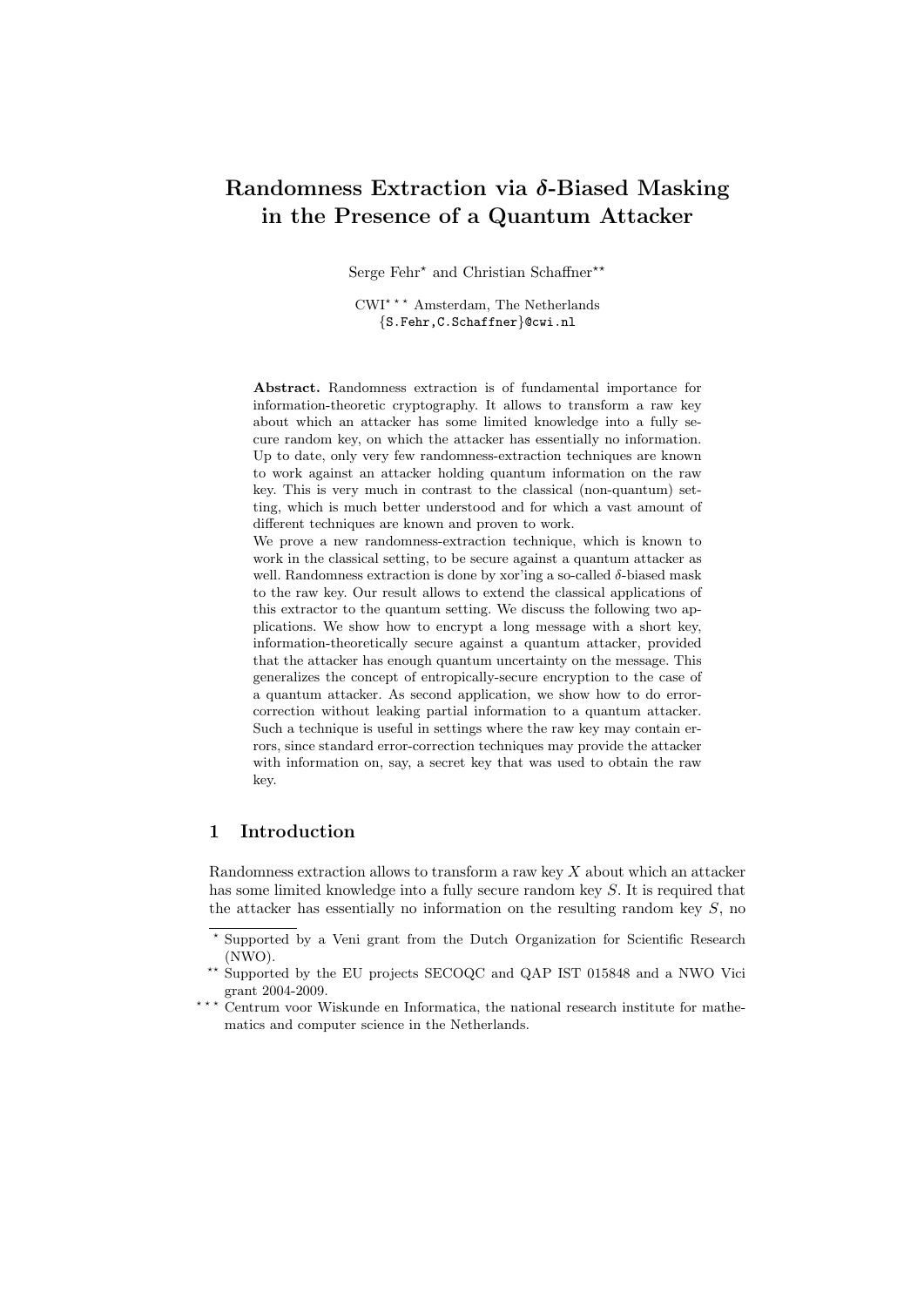matter what kind of information he has about the raw key  $X$ , as long as his uncertainty on  $X$  is lower bounded in terms of a suitable entropy measure. One distinguishes between extractors which use a private seed (preferably as small as possible) [29], and, what is nowadays called strong extractors, which only use public coins [15, 21]. In the context of cryptography, the latter kind of randomness extraction is also known as privacy amplification [5]. Randomness-extraction techniques play an important role in various areas of theoretical computer science. In cryptography, they are at the core of many constructions in informationtheoretic cryptography, but they also proved to be useful in the computational setting. As such, there is a huge amount of literature on randomness extraction, and there exist various techniques which are optimized with respect to different needs; we refer to Shaltiel's survey [26] for an informative overview on classical and recent results.

Most of these techniques, however, are only guaranteed to work in a nonquantum setting, where information is formalized by means of classical information theory. In a quantum setting, where the attacker's information is given by a quantum state, our current understanding is much more deflating. Renner and König [23] have shown that privacy amplification via universal, hashing is secure against quantum adversaries. And, König and Terhal [18] showed security against quantum attackers for certain extractors, namely for one-bit-output strong extractors, as well as for strong extractors which work by extracting bit wise via one-bit-output strong extractors. Concurrent to our work, Smith has shown recently that Renner and König's result generalizes to *almost*-universal hashing, i.e., that Srinivasan-Zuckerman extractors remain secure against quantum adversaries [27]. On the negative side, Gavinsky et al. recently showed that there exist (strong) extractors that are secure against classical attackers, but which become completely insecure against quantum attackers [13]. Hence, it is not only a matter of lack of proof, but in fact classical extractors may turn insecure when considering quantum attackers.

We prove a new randomness-extraction technique to be secure against a quantum attacker. It is based on the concept of small-biased spaces, see e.g. [20]. Concretely, randomness extraction is done by xor'ing the raw key  $X \in \{0,1\}^n$ with a  $\delta$ -biased mask  $A \in \{0,1\}^n$ , chosen privately according to some specific distribution, where the distribution may be chosen publicly from some family of distributions. Roughly,  $A$  (or actually the family of distributions) is  $\delta$ -biased, if any non-trivial parity of A can only be guessed with advantage  $\delta$ . We prove that if A is  $\delta$ -biased, then the bit-wise xor  $X \oplus A$  is  $\varepsilon$ -close to random and independent of the attacker's quantum state with  $\varepsilon = \delta \cdot 2^{(n-t)/2}$ , where t is the attacker's quantum collision-entropy in X. Thus, writing  $\delta = 2^{-\kappa}$ , the extracted key  $X \oplus A$  is essentially random as long as  $2\kappa$  is significantly larger than  $n - t$ . Note that in its generic form, this randomness extractor uses public coins, namely the choice of the distribution, and a private seed, the sampling of A according to the chosen distribution. Specific instantiations though, may lead to standard extractors with no public coins (as in Section 5), or to a strong extractor with no private seed (as in Section 6). The proof of the new randomness-extraction result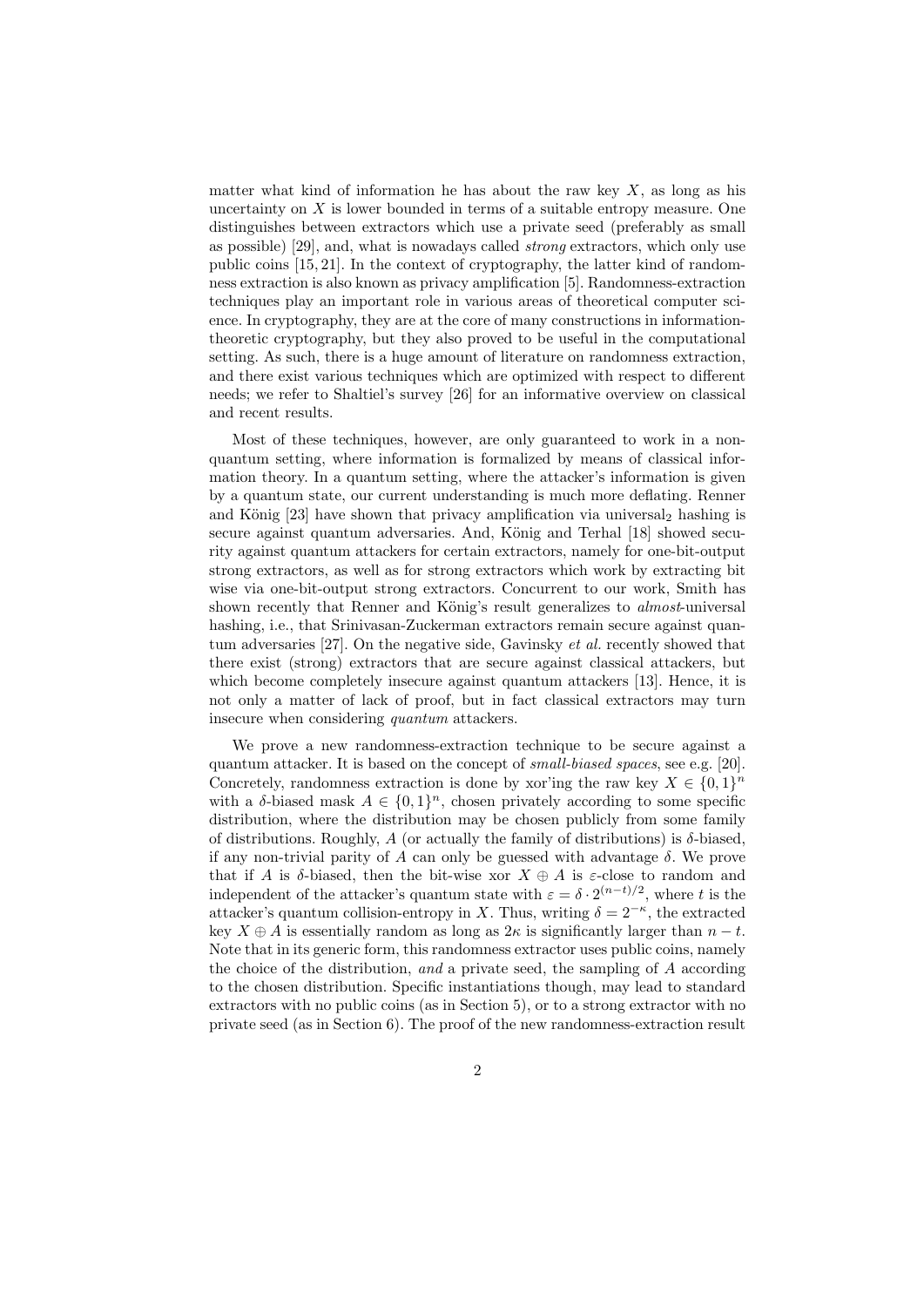combines quantum-information-theoretic techniques developed by Renner [22, 23] and techniques from Fourier analysis, similar to though slightly more involved than those used in [2].

We would like to point out that the particular extractor we consider,  $\delta$ -biased masking, is well known to be secure against *non*-quantum attackers. Indeed, classical security was shown by Dodis and Smith, who also suggested useful applications  $[11, 12]$ . Thus, our main contribution is the *security analysis* in the presence of a quantum attacker. Our positive result not only contributes to the general problem of the security of extractors against quantum attacks, but it is particularly useful in combination with the classical applications of  $\delta$ -biased masking where it leads to interesting new results in the quantum setting. We discuss these applications and the arising new results below.

The first application is entropically secure encryption [25, 12]. An encryption scheme is entropically secure if the ciphertext gives essentially no information away on the plaintext (in an information-theoretic sense), provided that the attacker's a priori information on the plaintext is limited. Entropic security allows to overcome Shannon's pessimistic result on the size of the key for informationtheoretically secure encryption, in that a key of size essentially  $\ell \approx n - t$  suffices to encrypt a plaintext of size  $n$  which has  $t$  bits of entropy given the attacker's a priori information. This key size was known to suffice for a non-quantum adversary [25, 12]. By our analysis, this result carries over to the setting where we allow the attacker to store information as quantum states: a key of size essentially  $\ell \approx n - t$  suffices to encrypt a plaintext of size n which has t bits of (min- or collision-) entropy given the attacker's quantum information about the plaintext.

Note that entropic security in a quantum setting was also considered explicitly in [8] and implicitly for the task of approximate quantum encryption [2, 16, 10]. However, all these results are on encrypting a quantum message into a quantum ciphertext on which the attacker has limited classical information (or none at all), whereas we consider encrypting a classical message into a classical ciphertext on which the attacker has limited quantum information. Thus, our result in quantum entropic security is in that sense orthogonal. As a matter of fact, the results in [2, 16, 10, 8] about randomizing quantum states can also be appreciated as extracting "quantum randomness" from a quantum state on which the attacker has limited *classical* information. Again, this is orthogonal to our randomness-extraction result which allows to extract classical randomness from a *classical* string on which the attacker has limited *quantum* information. In independent recent work, Desrosiers and Dupuis showed that one can combine techniques to get the best out of both: they showed that  $\delta$ -biased masking (as used in  $[2]$ ) allows to extract "quantum randomness" from a *quantum* state on which the attacker has limited *quantum* information. This in particular implies our result.

The second application is in the context of private error-correction. Consider a situation where the raw key  $X$  is obtained by Alice and Bob with the help of some (short) common secret key  $K$ , and where the attacker Eve, who does not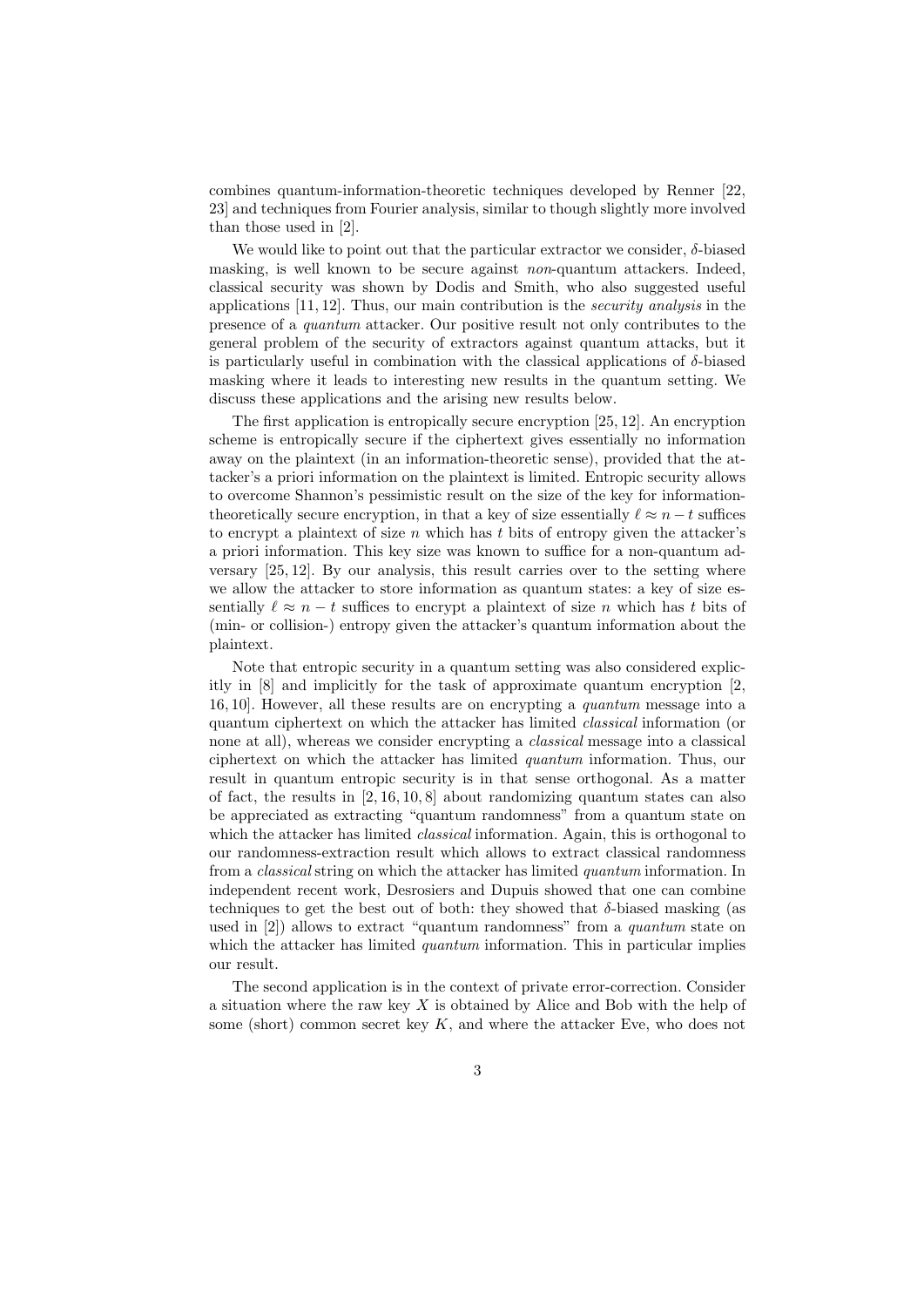know  $K$ , has high entropy on X. Assume that, due to noise, Bob's version of the raw key  $X'$  is slightly different from Alice's version  $X$ . Such a situation may for instance occur in the bounded-storage model or in a quantum-key-distribution setting. Since Alice and Bob have different versions of the raw key, they first need to correct the errors before they can extract (by means of randomness extraction) a secure key S from X. However, since X and X' depend on K, standard techniques for correcting the errors between  $X$  and  $X'$  leak information not only on  $X$  but also on  $K$  to Eve, which prohibits that Alice and Bob can reuse K in a future session. In the case of a non-quantum attacker, Dodis and Smith showed how to do error-correction in such a setting without leaking information on  $K$  to Eve [11], and thus that  $K$  can be safely re-used an unlimited number of times. We show how our randomness-extraction result gives rise to a similar way of doing error correction without leaking information on  $K$ , even if Eve holds her partial information on  $X$  in a quantum state. Such a private-errorcorrection technique is a useful tool in various information-theoretic settings with a quantum adversary. Very specifically, this technique has already been used as essential ingredient to derive new results in the bounded-(quantum) storage model and in quantum key distribution [7].

The paper is organized as follows. We start with some quantum-informationtheoretic notation and definitions. The new randomness-extraction result is presented in Section 3 and proven in Section 4. The two applications discussed are given in Sections 5 and 6.

# 2 Preliminaries

#### 2.1 Notation and Terminology

A quantum system is described by a complex Hilbert space  $\mathcal{H}_A$  (in this paper always of finite dimension). The state of the system is given by a density matrix: a positive semi-definite operator  $\rho_A$  on  $\mathcal{H}_A$  with trace  $tr(\rho_A) = 1$ . We write  $\mathcal{P}(\mathcal{H}_A)$  for the set of all positive semi-definite operators on  $\mathcal{H}_A$ , and we call  $\rho_A \in \mathcal{P}(\mathcal{H}_A)$  normalized if it has trace 1, i.e., if it is a density matrix. For a density matrix  $\rho_{AB} \in \mathcal{P}(\mathcal{H}_A \otimes \mathcal{H}_B)$  of a composite quantum system  $\mathcal{H}_A \otimes \mathcal{H}_B$ , we write  $\rho_B = \text{tr}_A(\rho_{AB})$  for the state obtained by tracing out system  $\mathcal{H}_A$ . A density matrix  $\rho_{XB} \in \mathcal{P}(\mathcal{H}_X \otimes \mathcal{H}_B)$  is called *classical on*  $\mathcal{H}_X$  with  $X \in \mathcal{X}$ , if it is of the form  $\rho_{XB} = \sum_x P_X(x)|x\rangle\langle x|\otimes \rho_B^x$  with normalized  $\rho_B^x \in \mathcal{P}(\mathcal{H}_B)$ , where  $\{|x\rangle\}_{x\in\mathcal{X}}$  forms an orthonormal basis of  $\mathcal{H}_X$ . Such a density matrix  $\rho_{XB}$ which is classical on  $\mathcal{H}_X$  can be viewed as a random variable X with distribution  $P_X$  together with a family  $\{\rho_B^x\}_{x \in \mathcal{X}}$  of *conditional density matrices*, such that the state of  $\mathcal{H}_B$  is given by  $\rho_B^x$  if and only if X takes on the value x. We can introduce a new random variable Y which is obtained by "processing"  $X$ , i.e., by extending the distribution  $P_X$  to a consistent joint distribution  $P_{XY}$ . Doing so then naturally defines the density matrix  $\rho_{XYB} = \sum_{x,y} P_{XY}(x,y) |x\rangle\langle x| \otimes |y\rangle\langle y| \otimes$  $\rho_B^x$ , and thus also the density matrix  $\rho_{YB} = \text{tr}_X(\rho_{XYB}) = \sum_y P_Y(y)|y\rangle\langle y|\otimes$  $\left(\sum_{x} P_{X|Y}(x|y)\rho_B^x\right)$ . If the meaning is clear from the context, we tend to slightly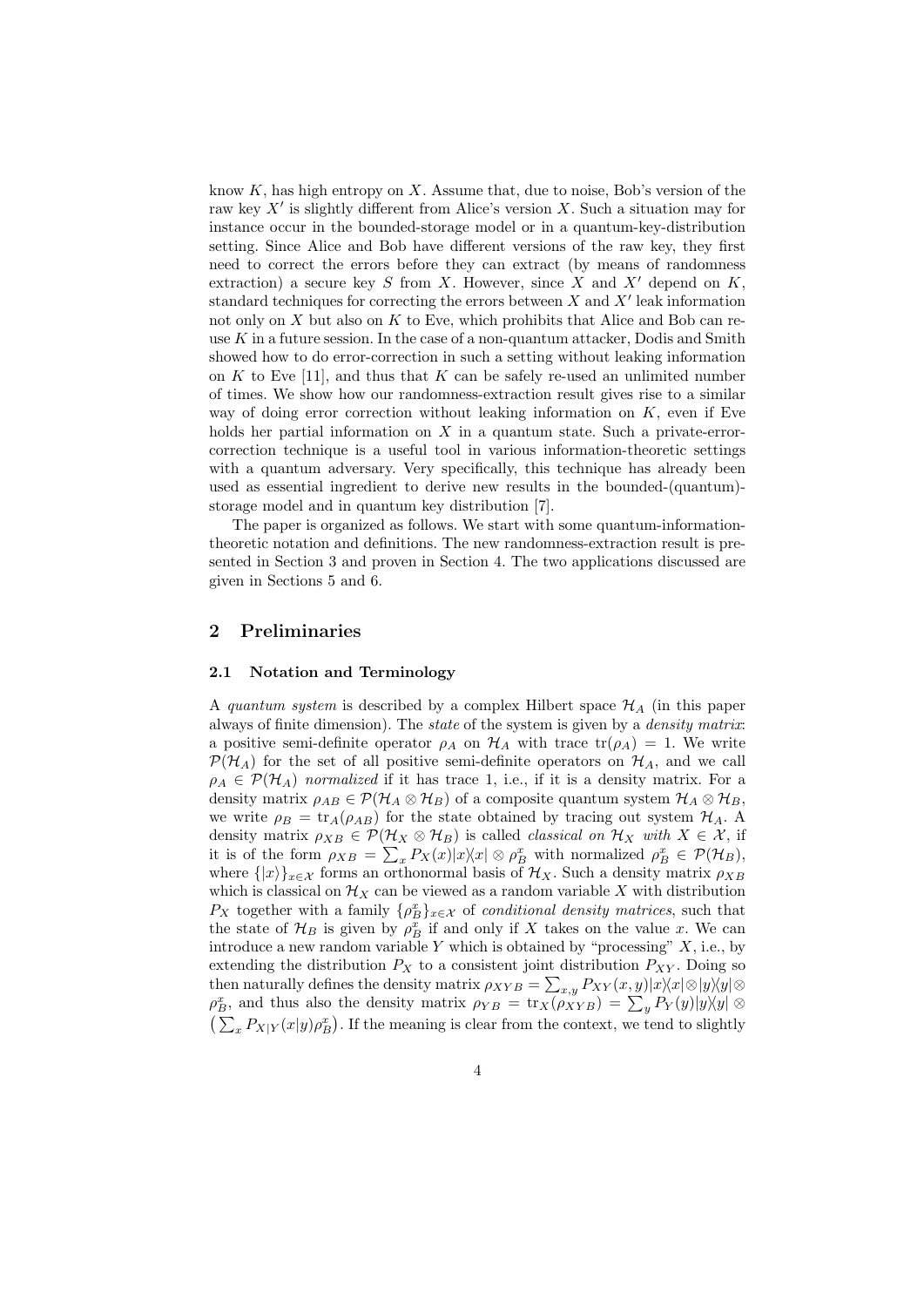abuse notation and write the latter also as  $\rho_{YB} = \sum_{y} P_Y(y) |y\rangle\langle y| \otimes \rho_B^y$ , i.e., understand  $\rho_B^y$  as  $\sum_x P_{X|Y}(x|y)\rho_B^x$ . Throughout, we write 1 for the identity matrix of appropriate dimension.

# 2.2 Distance and Entropy Measures for Quantum States

We recall some definitions from [22]. Let  $\rho_{XB} \in \mathcal{P}(\mathcal{H}_X \otimes \mathcal{H}_B)$ . Although the following definitions make sense (and are defined in [22]) for arbitrary  $\rho_{XB}$ , we may assume  $\rho_{XB}$  to be normalized<sup>1</sup> and to be classical on  $\mathcal{H}_X$ .

**Definition 2.1.** The L<sub>1</sub>-distance from uniform of  $\rho_{XB}$  given B is defined by

$$
d(\rho_{XB}|B) \coloneqq \|\rho_{XB} - \rho_U \otimes \rho_B\|_1 = \text{tr}(|\rho_{XB} - \rho_U \otimes \rho_B|)
$$

where  $\rho_U := \frac{1}{\dim(\mathcal{H}_X)} \mathbb{1}$  is the fully mixed state on  $\mathcal{H}_X$  and  $|A| := \sqrt{2}$  $A^{\dagger}A$  is the positive square root of  $A^{\dagger}A$  (where  $A^{\dagger}$  is the complex-conjugate transpose of A).

If  $\rho_{XB}$  is classical on  $\mathcal{H}_X$ , then  $d(\rho_{XB}|B) = 0$  if and only if X is uniformly distributed and  $\rho_B^x$  does not depend on x, which in particular implies that no information on X can be learned by observing system  $\mathcal{H}_B$ . Furthermore, if  $d(\rho_{XB}|B) \leq \varepsilon$  then the real system  $\rho_{XB}$  "behaves" as the ideal system  $\rho_U \otimes \rho_B$ except with probability  $\varepsilon$  in that for any evolution of the system no observer can distinguish the real from the ideal one with advantage greater than  $\varepsilon$  [23].

**Definition 2.2.** The collision-entropy and the min-entropy of  $\rho_{XB}$  relative to a normalized and invertible  $\sigma_B \in \mathcal{P}(\mathcal{H}_B)$  are defined by

$$
H_2(\rho_{XB}|\sigma_B) := -\log \text{tr}\left(\left((\mathbb{1} \otimes \sigma_B^{-1/4}) \rho_{XB} (\mathbb{1} \otimes \sigma_B^{-1/4})\right)^2\right)
$$
  

$$
= -\log \sum_x P_X(x)^2 \text{tr}\left(\left(\sigma_B^{-1/4} \rho_B^x \sigma_B^{-1/4}\right)^2\right) \quad \text{and}
$$
  

$$
H_{\infty}(\rho_{XB}|\sigma_B) := -\log \lambda_{max}\left((\mathbb{1} \otimes \sigma_B^{-1/2}) \rho_{XB} (\mathbb{1} \otimes \sigma_B^{-1/2})\right)
$$
  

$$
= -\log \max_x \lambda_{max}\left(P_X(x) \sigma_B^{-1/2} \rho_B^x \sigma_B^{-1/2}\right),
$$

respectively, where  $\lambda_{max}(\cdot)$  denotes the largest eigenvalue of the argument. The collision-entropy and the min-entropy of  $\rho_{XB}$  given  $\mathcal{H}_B$  are defined by

$$
H_2(\rho_{XB}|B) := \sup_{\sigma_B} H_2(\rho_{XB}|\sigma_B) \quad and \quad H_{\infty}(\rho_{XB}|B) := \sup_{\sigma_B} H_{\infty}(\rho_{XB}|\sigma_B)
$$

respectively, where the supremum ranges over all normalized  $\sigma_B \in \mathcal{P}(\mathcal{H}_B)$ .

<sup>&</sup>lt;sup>1</sup> For a non-normalized  $\rho_{XB}$ , there is a normalizing  $1/\text{tr}(\rho_{XB})$ -factor in the definition of collision-entropy. Also note that  $tr(\sigma^{-1/2}\rho\sigma^{-1/2}) = tr(\rho\sigma^{-1})$  for any invertible σ.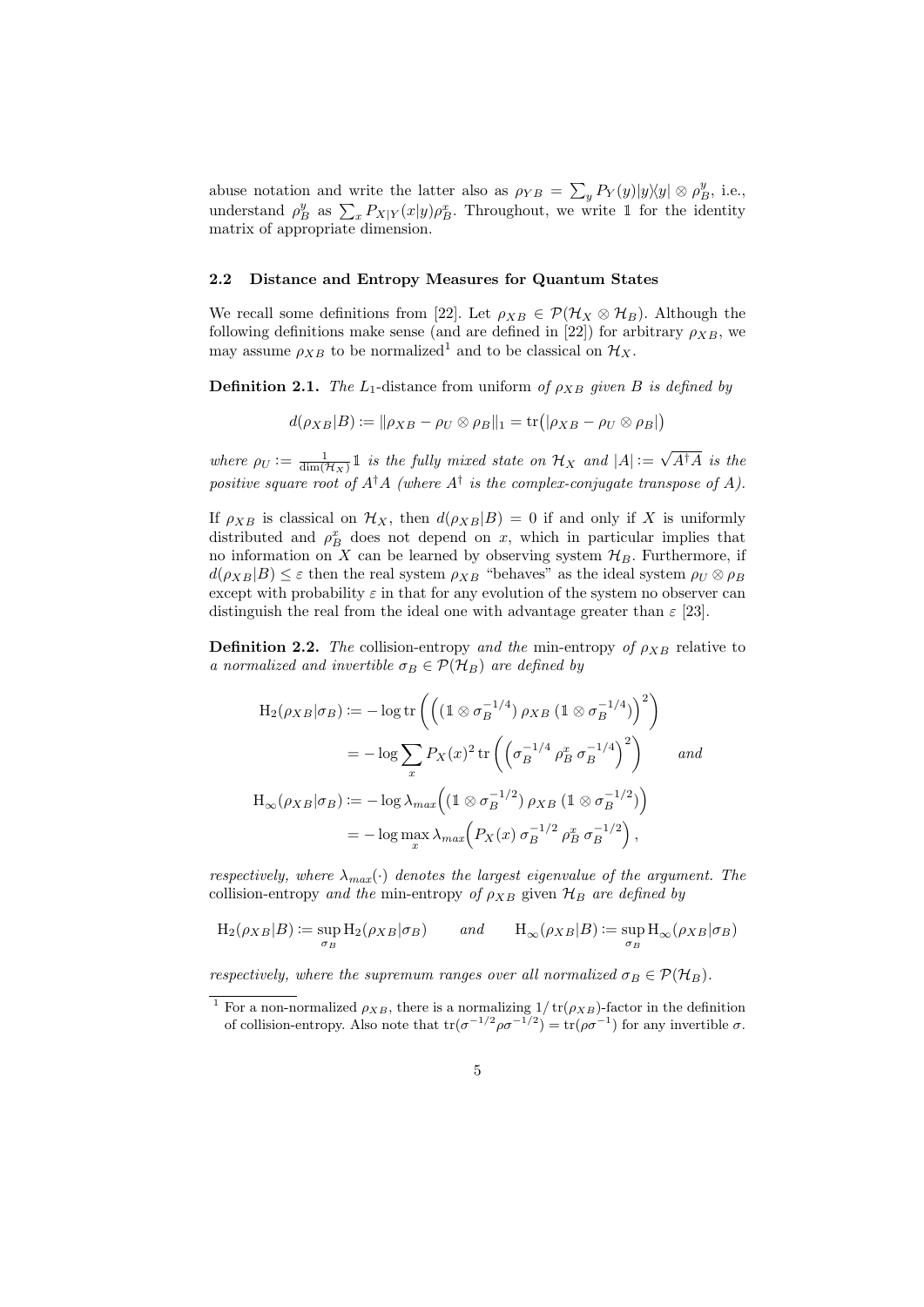Note that without loss of generality, the supremum over  $\sigma_B$  can be restricted to the set of normalized *and invertible* states  $\sigma_B$  which is dense in the set of normalized states in  $\mathcal{P}(\mathcal{H}_B)$ . Note furthermore that it is not clear, neither in the classical nor in the quantum case, what the "right" way to define conditional collision- or min-entropy is, and as a matter of fact, it depends on the context which version serves best. An alternative way to define the collisionand min-entropy of  $\rho_{XB}$  given  $\mathcal{H}_B$  would be as  $\tilde{H}_2(\rho_{XB}|B) := H_2(\rho_{XB}|\rho_B)$  and  $\tilde{H}_{\infty}(\rho_{XB}|B) := H_{\infty}(\rho_{XB}|\rho_B)$ . For a density matrix  $\rho_{XY}$  that is classical on  $\mathcal{H}_X$ and  $\mathcal{H}_Y$ , it is easy to see that  $\tilde{H}_2(\rho_{XY}|Y) = -\log \sum_y P_Y(y) \sum_x P_{X|Y}(x|y)^2$ , i.e., the negative logarithm of the average conditional collision probability, and  $\tilde{H}_{\infty}(\rho_{XY}|Y) = -\log \max_{x,y} P_{X|Y}(x|y)$ , i.e., the negative logarithm of the maximal conditional guessing probability. These notions of classical conditional collisionand min-entropy are commonly used in the literature, explicitly (see e.g.  $[24, 6]$ ) or implicitly (as e.g. in [5]). We stick to Definition 2.2 because it leads to stronger results, in that asking  $H_2(\rho_{XB}|B)$  to be large is a weaker requirement than ask- $\text{ing } \tilde{\text{H}}_2(\rho_{XB}|B)$  to be large, as obviously  $\text{H}_2(\rho_{XB}|B) \geq \tilde{\text{H}}_2(\rho_{XB}|B)$ , and similarly for the min-entropy.

#### 3 The New Randomness-Extraction Result

We start by recalling the definition of a  $\delta$ -biased random variable and of a  $\delta$ biased family of random variables [20, 11].

**Definition 3.1.** The bias of a random variable A, with respect to  $\alpha \in \{0,1\}^n$ , is defined as

bias<sub>$$
\alpha
$$</sub>(A) :=  $\sum_a P_A(a)(-1)^{\alpha \cdot a} = 2(P[\alpha \cdot A = 1] - \frac{1}{2}),$ 

and A is called  $\delta$ -biased if  $bias_{\alpha}(A) \leq \delta$  for all non-zero  $\alpha \in \{0,1\}^n$ . A family of random variables  $\{A_i\}_{i\in\mathcal{I}}$  over  $\{0,1\}^n$  is called  $\delta$ -biased if, for all  $\alpha \neq 0$ ,

$$
\sqrt{\mathbb{E}_{i \leftarrow \mathcal{I}} \left[ \text{bias}_{\alpha}(A_i)^2 \right]} \le \delta
$$

where the expectation is over a *i* chosen uniformly at random from  $I$ .

Note that by Jensen's inequality,  $\mathbb{E}_{i\leftarrow \mathcal{I}}[\text{bias}_{\alpha}(A_i)] \leq \delta$  for all non-zero  $\alpha$  is a necessary (but not sufficient) condition for  $\{A_i\}_{i\in\mathcal{I}}$  to be  $\delta$ -biased. In case though the family consists of only one member, then it is  $\delta$ -biased if and only if its only member is.

Our main theorem states that if  $\{A_i\}_{i\in\mathcal{I}}$  is  $\delta$ -biased for a small  $\delta$ , and if an adversary's conditional entropy  $H_2(\rho_{XB}|B)$  on a string  $X \in \{0,1\}^n$  is large enough, then masking  $X$  with  $A_i$  for a random but known i gives an essentially random string.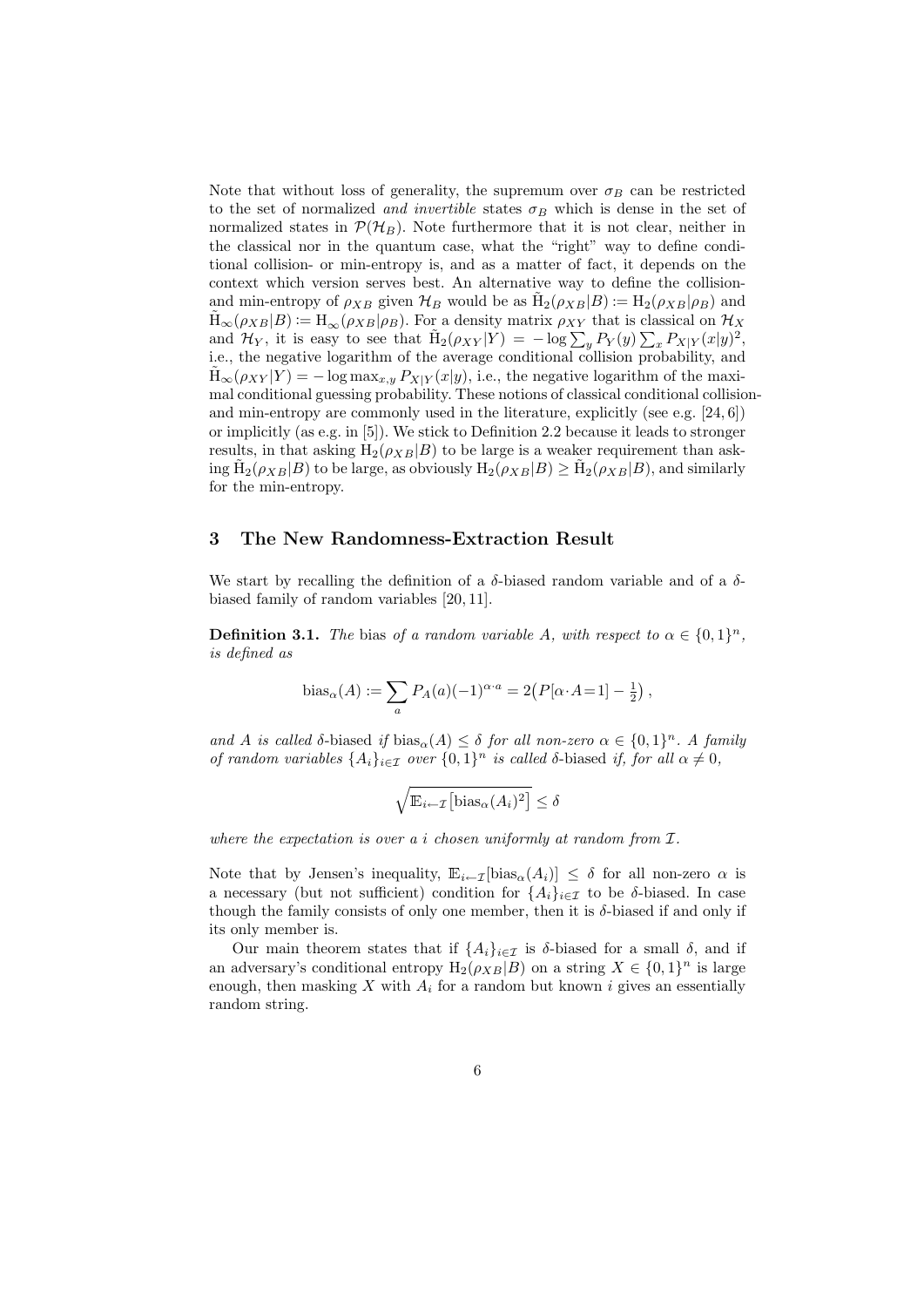**Theorem 3.2.** Let the density matrix  $\rho_{XB} \in \mathcal{P}(\mathcal{H}_X \otimes \mathcal{H}_B)$  be classical on  $\mathcal{H}_X$ with  $X \in \{0,1\}^n$ . Let  $\{A_i\}_{i\in\mathcal{I}}$  be a  $\delta$ -biased family of random variables over  ${0,1}<sup>n</sup>$ , and let I be uniformly and independently distributed over *I*. Then

$$
d(\rho_{(A_I \oplus X)BI} \big| BI \big) \le \delta \cdot 2^{-\frac{1}{2}(\text{H}_2(\rho_{XB}|B) - n)}.
$$

By the inequalities

$$
H_{\infty}(X) - \log \dim(\mathcal{H}_B) \le H_{\infty}(\rho_{XB}|B) \le H_2(\rho_{XB}|B),
$$

proven in [22], Theorem 3.2 may also be expressed in terms of conditional minentropy  $H_{\infty}(\rho_{XB}|B)$  or in terms of classical min-entropy of X minus the size of the quantum state (i.e. the number of qubits). If  $B$  is the "empty" quantum state, i.e.,  $\log \dim(\mathcal{H}_B) = 0$ , then Theorem 3.2 coincides with Lemma 4 of [11]. Theorem 3.2 also holds, with a corresponding normalization factor, for nonnormalized operators, from which it follows that it can also be expressed in terms of the *smooth* conditional min-entropy  $H_{\infty}^{\varepsilon}(\rho_{XB}|B)$ , as defined in [22], as  $d(\rho_{(A_I \oplus X)BI} |BI) \leq 2\varepsilon + \delta \cdot 2^{-\frac{1}{2}(\mathrm{H}^{\varepsilon}_{\infty}(\rho_{XB}|B) - n)}.$ 

# 4 The Proof

We start by pointing out some elementary observations regarding the Fourier transform over the hypercube. In particular, we can extend the Convolution theorem and Parseval's identity to the case of matrix-valued functions. Further properties of the Fourier transform (with a different normalization) of matrixvalued functions over the hypercube have recently been established by Ben-Aron, Regev and de Wolf [4]. In Section 4.2, we introduce and recall a couple of properties of the  $L_2$ -distance from uniform. The actual proof of Theorem 3.2 is given in Section 4.3.

# 4.1 Fourier Transform and Convolution

For some fixed positive integer d, consider the complex vector space  $\mathcal{MF}$  of all functions  $M: \{0,1\}^n \to \mathbb{C}^{d \times d}$ . The *convolution* of two such matrix-valued functions  $M, N \in \mathcal{MF}$  is the matrix-valued function

$$
M * N : x \mapsto \sum_{y} M(y)N(x - y)
$$

and the Fourier transform of a matrix-valued function  $M \in \mathcal{MF}$  is the matrixvalued function

$$
\mathfrak{F}(M): \alpha \mapsto 2^{-n/2} \sum_{x} (-1)^{\alpha \cdot x} M(x)
$$

where  $\alpha \cdot x$  denotes the standard inner product modulo 2. Note that if X is a random variable with distribution  $P_X$  and M is the matrix-valued function  $x \mapsto P_X(x) \cdot \mathbb{1}$ , then

$$
\mathfrak{F}(M)(\alpha) = 2^{-n/2} \cdot \text{bias}_{\alpha}(X) \cdot 1.
$$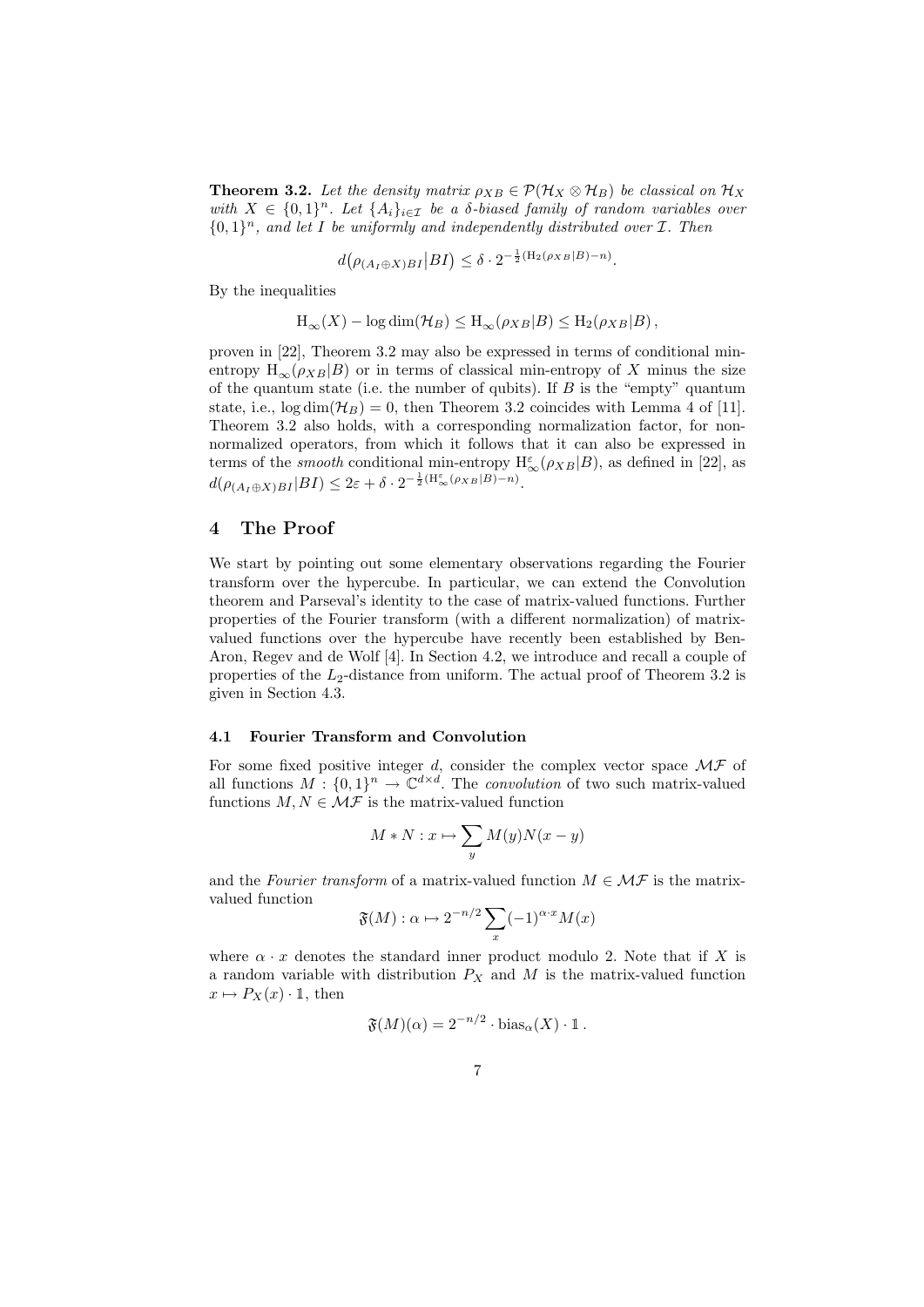The Euclidean or  $L_2$ -norm of a matrix-valued function  $M \in \mathcal{MF}$  is given by

$$
\|M\|_2 := \sqrt{\text{tr}\left(\sum_x M(x)^\dagger M(x)\right)}
$$

where  $M(x)$ <sup>†</sup> denotes the complex-conjugate transpose of the matrix  $M(x)$ <sup>2</sup>

The following two properties known as Convolution Theorem and Parseval's Theorem are straightforward to prove (see Appendix A).

Lemma 4.1. For all  $M, N \in \mathcal{MF}$ :

$$
\mathfrak{F}(M*N) = 2^{n/2} \cdot \mathfrak{F}(M) \cdot \mathfrak{F}(N) \quad \text{and} \quad \|\mathfrak{F}(M)\|_2 = \|M\|_2.
$$

#### 4.2 The  $L_2$ -Distance from Uniform

The following lemmas together with their proofs can be found in [22]. Again, we restrict ourselves to the case where  $\rho_{XB}$  and  $\sigma_B$  are normalized and  $\rho_{XB}$  is classical on  $X$ , whereas the claims hold (partly) more generally.

**Definition 4.2.** Let  $\rho_{XB} \in \mathcal{P}(\mathcal{H}_X \otimes \mathcal{H}_B)$  and  $\sigma_B \in \mathcal{P}(\mathcal{H}_B)$ . Then the conditional  $L_2$ -distance from uniform of  $\rho_{XB}$  relative to  $\sigma_B$  is

$$
d_2(\rho_{XB}|\sigma_B) \coloneqq \text{tr}\left(\left((\mathbb{1} \otimes \sigma_B^{-1/4})(\rho_{XB}-\rho_U \otimes \rho_B)(\mathbb{1} \otimes \sigma_B^{-1/4})\right)^2\right),
$$

where  $\rho_U := \frac{1}{\dim(\mathcal{H}_X)} \mathbb{1}$  is the fully mixed state on  $\mathcal{H}_X$ .

**Lemma 4.3.** Let  $\rho_{XB} \in \mathcal{P}(\mathcal{H}_X \otimes \mathcal{H}_B)$ . Then, for any normalized  $\sigma_B \in \mathcal{P}(\mathcal{H}_B)$ ,

$$
d(\rho_{XB}|B) \le \sqrt{\dim(\mathcal{H}_X)} \sqrt{d_2(\rho_{XB}|\sigma_B)}.
$$

**Lemma 4.4.** Let  $\rho_{XB} \in \mathcal{P}(\mathcal{H}_X \otimes \mathcal{H}_B)$  be classical on  $\mathcal{H}_X$  with  $X \in \mathcal{X}$ , and let  $\rho_B^x$  be the corresponding normalized conditional operators. Then, for any  $\sigma_B \in$  $\mathcal{P}(\mathcal{H}_B)$ 

$$
d_2(\rho_{XB}|\sigma_B) = \sum_x \text{tr}\left( (\sigma_B^{-1/4} P_X(x) \rho_B^x \sigma_B^{-1/4})^2 \right) - \frac{1}{|\mathcal{X}|} \text{tr}\left( (\sigma_B^{-1/4} \rho_B \sigma_B^{-1/4})^2 \right).
$$

#### 4.3 Proof Theorem 3.2

Write  $D_i = A_i \oplus X$  and  $D_I = A_I \oplus X$ . Since  $\rho_{D_IBI} = \frac{1}{|I|} \sum_i \rho_{D_IB}^i \otimes |i\rangle\langle i| =$  $\frac{1}{|\mathcal{I}|}\sum_i \rho_{D_i B} \otimes |i\rangle\langle i|$ , and similar for  $\rho_{BI}$ , it follows that the L<sub>1</sub>-distance from uniform can be written as an expectation over the random choice of  $i$  from  $I$ . Indeed

$$
d(\rho_{D_I B I} | B I) = \frac{1}{|\mathcal{I}|} tr \left( \left| \sum_i (\rho_{D_i B} - \rho_U \otimes \rho_B) \otimes |i \rangle \langle i| \right| \right)
$$

<sup>2</sup> We will only deal with Hermitian matrices  $M(x)$  where  $||M||_2 = \sqrt{\text{tr}(\sum_x M(x)^2)}$ .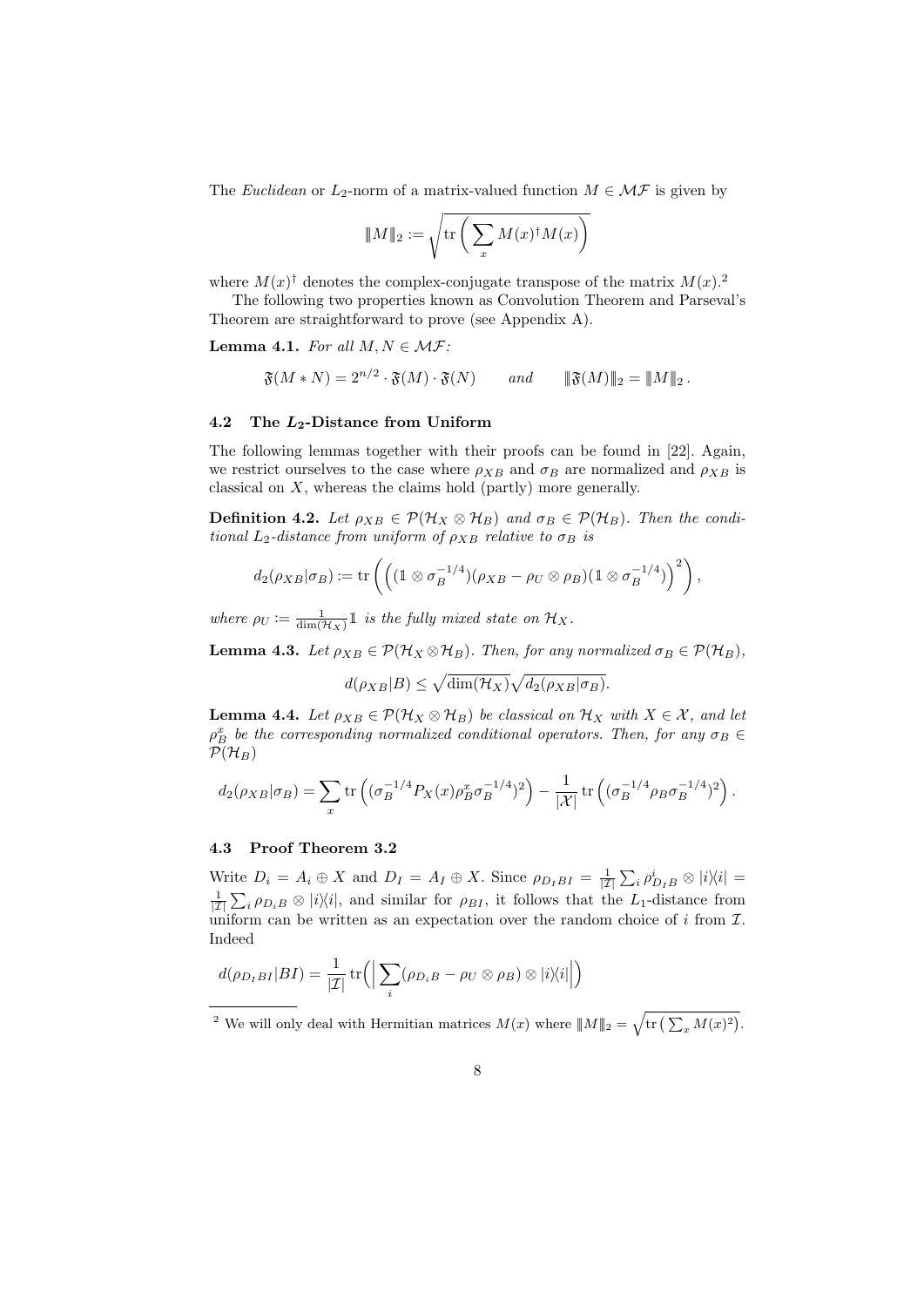$$
= \frac{1}{|\mathcal{I}|} \sum_i \text{tr}(|\rho_{D_iB} - \rho_U \otimes \rho_B|) = \frac{1}{|\mathcal{I}|} \sum_i d(\rho_{D_iB}|B) = \mathbb{E}_{i \leftarrow \mathcal{I}}[d(\rho_{D_iB}|B)].
$$

where the second equality follows from the block-diagonal form of the matrix. With Lemma 4.3, the term in the expectation can be bounded in terms of the  $L_2$ -distance from uniform, that is, for any normalized  $\sigma_B \in \mathcal{P}(\mathcal{H}_B)$ ,

$$
d(\rho_{D_IBI}|BI) \le \sqrt{2^n} \mathbb{E}_{i \leftarrow \mathcal{I}} \left[ \sqrt{d_2(\rho_{D_iB}|\sigma_B)} \right] \le 2^{n/2} \sqrt{\mathbb{E}_{i \leftarrow \mathcal{I}} \left[ d_2(\rho_{D_iB}|\sigma_B) \right]}
$$

where the second inequality is Jensen's inequality. By Lemma 4.4, we have for the  $L_2$ -distance

$$
d_2(\rho_{D_i B} | \sigma_B) = \text{tr}\left(\sum_d (\sigma_B^{-1/4} P_{D_i}(d)\rho_B^d \sigma_B^{-1/4})^2\right) - \frac{1}{2^n} \text{tr}\left((\sigma_B^{-1/4} \rho_B \sigma_B^{-1/4})^2\right). \tag{1}
$$

Note that

$$
P_{D_i}(d)\rho_B^d = P_{D_i}(d) \sum_x P_{X|D_i}(x|d)\rho_B^x = \sum_x P_{XD_i}(x,d)\rho_B^x
$$

$$
= \sum_x P_{XA_i}(x,d \oplus x)\rho_B^x = \sum_x P_X(x)P_{A_i}(d \oplus x)\rho_B^x
$$

so that the first term on the right-hand side of (1) can be written as

$$
\operatorname{tr}\left(\sum_{d}(\sigma_B^{-1/4} P_{D_i}(d)\rho_B^d \sigma_B^{-1/4})^2\right) = \operatorname{tr}\left(\sum_{d}\left(\sum_{x} P_X(x)\sigma_B^{-1/4} \rho_B^x \sigma_B^{-1/4} P_{A_i}(d \oplus x)\right)^2\right).
$$

The crucial observation now is that the term that is squared on the right side is the convolution of the two matrix-valued functions  $M: x \mapsto P_X(x) \sigma_B^{-1/4} \rho_B^x \sigma_B^{-1/4}$ and  $N: x \mapsto P_{A_i}(x) \mathbb{1}$ , and the whole expression equals  $||M * N||_2^2$ . Thus, using Lemma 4.1 we get

$$
\operatorname{tr}\left(\sum_{d} (\sigma_B^{-1/4} P_{D_i}(d)\rho_B^d \sigma_B^{-1/4})^2\right) = \|M*N\|_2^2 = \|\mathfrak{F}(M*N)\|_2^2
$$
  
= 
$$
\|2^{n/2} \cdot \mathfrak{F}(M) \cdot \mathfrak{F}(N)\|_2^2 = 2^n \operatorname{tr}\left(\sum_{\alpha} \left(\mathfrak{F}(M)(\alpha)\mathfrak{F}(N)(\alpha)\right)^2\right)
$$
  
= 
$$
\frac{1}{2^n} \operatorname{tr}\left((\sigma_B^{-1/4} \rho_B \sigma_B^{-1/4})^2\right) + \operatorname{tr}\left(\sum_{\alpha \neq 0} \mathfrak{F}(M)(\alpha)^2 \operatorname{bias}_{\alpha}(A_i)^2\right),
$$
 (2)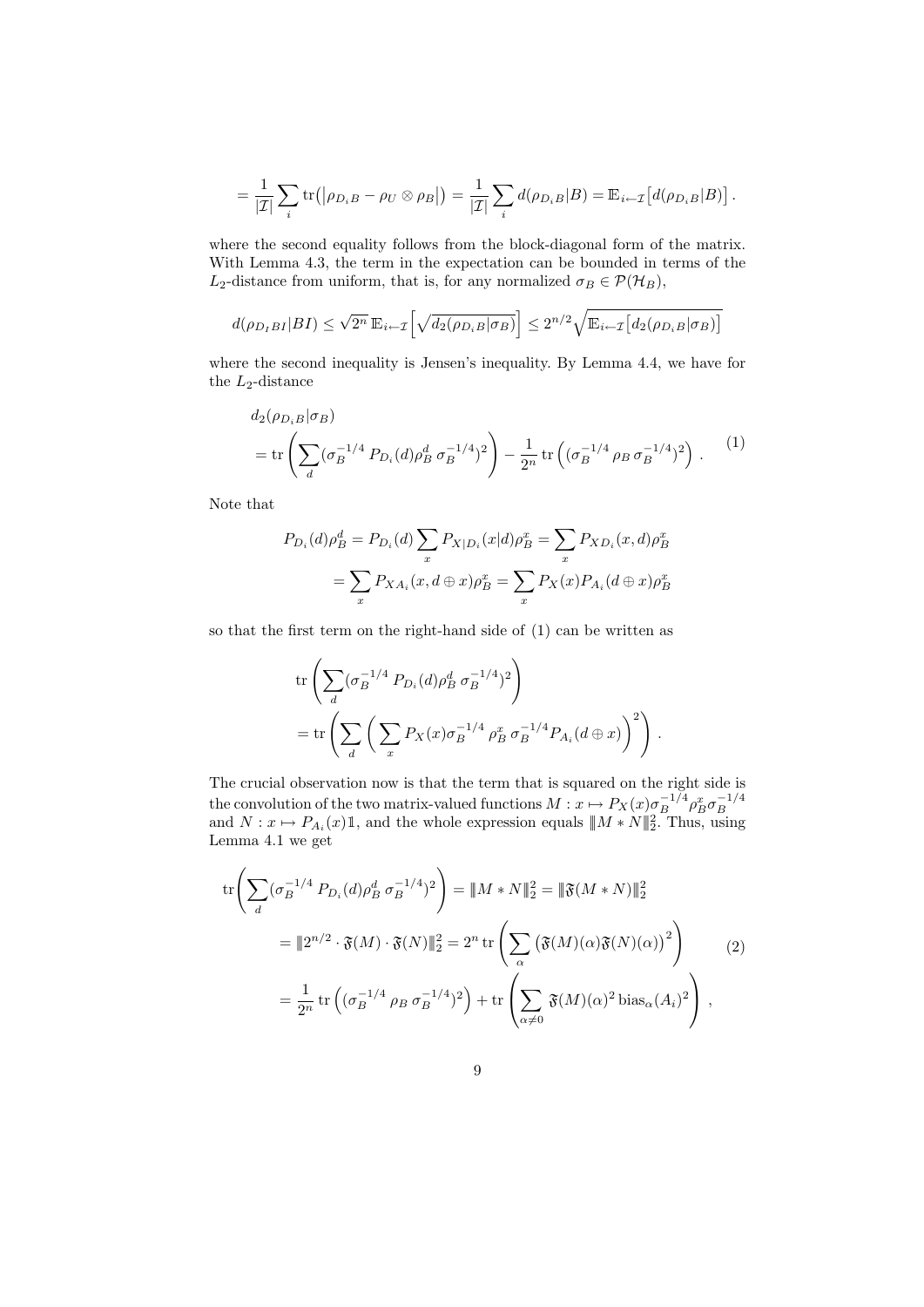where the last equality uses

$$
\mathfrak{F}(M)(0) = 2^{-n/2} \sum_{x} P_X(x) \sigma_B^{-1/4} \rho_B^x \sigma_B^{-1/4} = 2^{-n/2} \sigma_B^{-1/4} \rho_B \sigma_B^{-1/4}
$$

as well as

$$
\mathfrak{F}(N)(0) = 2^{-n/2} \sum_{x} P_{A_i}(x) \mathbb{1} = 2^{-n/2} \mathbb{1} \text{ and } \mathfrak{F}(N)(\alpha) = 2^{-n/2} \cdot \text{bias}_{\alpha}(A_i) \mathbb{1}.
$$

Substituting (2) into (1) gives

$$
d_2(\rho_{D_iB}|\sigma_B) = \text{tr}\left(\sum_{\alpha \neq 0} \mathfrak{F}(M)(\alpha)^2 \text{ bias}_{\alpha}(A_i)^2\right).
$$

Using the linearity of the expectation and trace, and using the bound on the expected square-bias, we get

$$
\mathbb{E}_{i \leftarrow \mathcal{I}} \left[ d_2(\rho_{D_i B} | \sigma_B) \right] \leq \delta^2 \operatorname{tr} \left( \sum_{\alpha \neq 0} \mathfrak{F}(M)(\alpha)^2 \right) \leq \delta^2 \operatorname{tr} \left( \sum_{\alpha} \mathfrak{F}(M)(\alpha)^2 \right)
$$
  
=  $\delta^2 \| \mathfrak{F}(M) \|_2^2 = \delta^2 \| M \|_2^2 = \delta^2 \sum_x \operatorname{tr} \left( P_X(x)^2 (\sigma_B^{-1/4} \rho_B^x \sigma_B^{-1/4})^2 \right)$   
=  $\delta^2 2^{-\operatorname{H}_2(\rho_{XB} | \sigma_B)},$ 

where the second inequality follows because of

$$
\text{tr}\big(\mathfrak{F}(M)(0)^2\big) = 2^{-n} \text{tr}\big((\sigma_B^{-1/4} \rho_B \,\sigma_B^{-1/4})^2\big) \ge 0\,.
$$

Therefore,

$$
d(\rho_{D_I B I} | B I) \le 2^{n/2} \sqrt{\mathbb{E}_{i \leftarrow \mathcal{I}} \left[ d_2(\rho_{D_i B} | \sigma_B) \right]} \le \delta \cdot 2^{-\frac{1}{2} (\mathcal{H}_2(\rho_{X B} | \sigma_B) - n)}
$$

and the assertion follows from the definition of  $H_2(\rho_{XB}|B)$  because  $\sigma_B$  was arbitrary.  $\Box$ 

# 5 Application I: Entropic Security

Entropic security is a relaxed but still meaningful security definition for (informationtheoretically secure) encryption that allows to circumvent Shannon's pessimistic result, which states that any perfectly secure encryption scheme requires a key at least as long as the message to be encrypted. Entropic security was introduced by Russell and Wang [25], and later more intensively investigated by Dodis and Smith [12]. Based on our result, and in combination with techniques from [12], we show how to achieve entropic security against quantum adversaries. We would like to stress that in contrast to perfect security e.g. when using the one-timepad, entropic security does not a priori protect against a quantum adversary.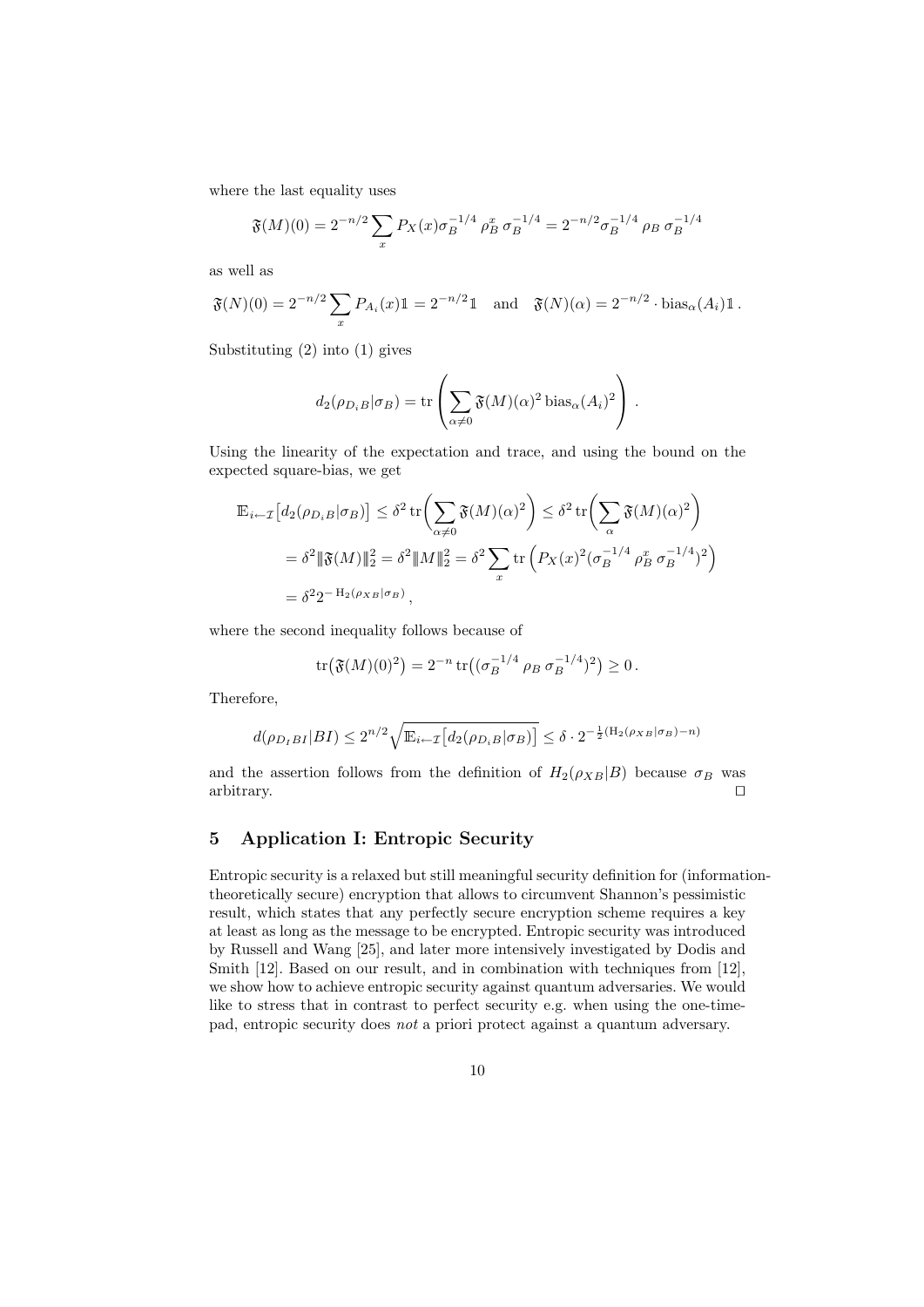Informally, entropic security is defined as follows. An encryption scheme is entropically secure if no adversary can obtain any information on the message M from its ciphertext  $C$  (in addition to what she can learn from scratch), provided the message  $M$  has enough uncertainty from the adversary's point of view. The impossibility of obtaining any information on  $M$  is formalized by requiring that any adversary that can compute  $f(M)$  for some function f when given C, can also compute  $f(M)$  without C (with similar success probability). A different formulation, which is named *indistinguishability*, is to require that there exists a random variable  $C'$ , independent of  $M$ , such that  $C$  and  $C'$  are essentially identically distributed. It is shown in [12], and in [8] for the case of a quantum message, that the two notions are equivalent if the adversary's information on M is classical. In recent work, Desrosiers and Dupuis proved this equivalence to hold also for an adversary with quantum information [9].

The adversary's uncertainty on  $M$  is formalized, for a *classical* (i.e. nonquantum) adversary, by the *min-entropy*  $H_{\infty}(M|V=v)$  (or, alternatively, the collision-entropy) of M, conditioned on the value v the adversary's view V takes on. We formalize this uncertainty for a quantum adversary in terms of the quantum version of conditional min- or actually collision-entropy, as introduced in Section 2.2.

**Definition 5.1.** We call a (possibly randomized) encryption scheme  $E : K \times$  $\mathcal{M} \to \mathcal{C}$  (*t*,  $\varepsilon$ )-quantum-indistinguishable *if there exists a random variable C'* over C such that for any normalized  $\rho_{MB} \in \mathcal{P}(\mathcal{H}_M \otimes \mathcal{H}_B)$  which is classical on  $\mathcal{H}_M$  with  $M \in \mathcal{M}$  and  $H_2(\rho_{MB}|B) \geq t$ , we have that

$$
\left\|\rho_{E(K,M)B} - \rho_{C'} \otimes \rho_B\right\|_1 \leq \varepsilon,
$$

where  $K$  is uniformly and independently distributed over  $\mathcal{K}$ .

Note that in case of an "empty" state  $B$ , our definition coincides with the indistinguishability definition from [12] (except that we express it in collision- rather than min-entropy).

Theorem 3.2, with  $\mathcal{I} = \{i_{\circ}\}\$ and  $A_{i_{\circ}} = K$ , immediately gives a generic construction for a quantum-indistinguishable encryption scheme (with  $C'$  being uniformly distributed). Independently, this result was also obtained in [9].

**Theorem 5.2.** Let  $K \subseteq \{0,1\}^n$  be such that the uniform distribution K over K is  $\delta$ -biased. Then the encryption scheme  $E : \mathcal{K} \times \{0,1\}^n \to \{0,1\}^n$  with  $E(k,m) = k \oplus m$  is  $(t, \varepsilon)$ -quantum-indistinguishable with  $\varepsilon = \delta \cdot 2^{\frac{n-1}{2}}$ .

Alon *et al.* [1] showed how to construct subsets  $K \subseteq \{0,1\}^n$  of size  $|K|$  =  $O(n^2/\delta^2)$  such that the uniform distribution K over K is  $\delta$ -biased and elements in  $K$  can be efficiently sampled. With the help of this construction, we get the following result, which generalizes the bound on the key-size obtained in [12] to the quantum setting.

Corollary 5.3. For any  $\varepsilon \geq 0$  and  $0 \leq t \leq n$ , there exists a  $(t, \varepsilon)$ -quantum $indistinguishable\ encryption\ scheme\ encryption\ n-bit\ messages\ with\ key\ length$  $\ell = \log |\mathcal{K}| = n - t + 2 \log(n) + 2 \log(\frac{1}{\varepsilon}) + O(1).$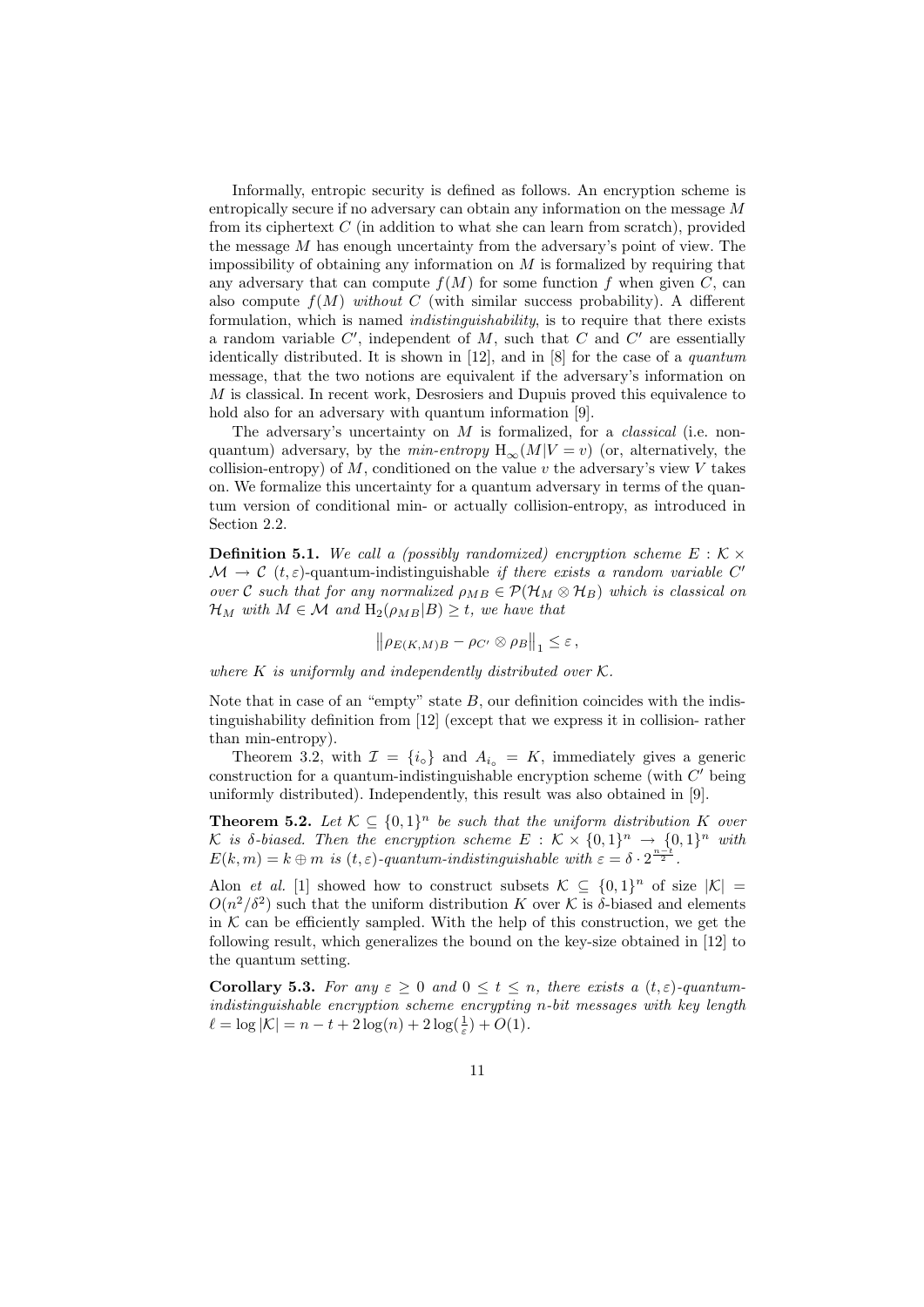In the language of extractors, defining a  $(t, \varepsilon)$ -quantum extractor in the natural way as follows, Corollary 5.3 translates to Corollary 5.5 below.

**Definition 5.4.** A function  $E: \mathcal{J} \times \mathcal{X} \to \{0,1\}^m$  is called a  $(t, \varepsilon)$ -weak quantum extractor if  $d(\rho_{E(J,X)B}|B) \leq \varepsilon$ , and a  $(t,\varepsilon)$ -strong quantum extractor if  $d(\rho_{E(J,X)JB}|JB) \leq \varepsilon$  for any normalized  $\rho_{XB} \in \mathcal{P}(\mathcal{H}_X \otimes \mathcal{H}_B)$  which is classical on  $\mathcal{H}_X$  with  $X \in \mathcal{X}$  and  $H_2(\rho_{XB}|B) \geq t$ , and where J is uniformly and independently distributed over  $\mathcal{J}.$ 

**Corollary 5.5.** For any  $\varepsilon \geq 0$  and  $0 \leq t \leq n$ , there exists a  $(t, \varepsilon)$ -weak quantum extractor with n-bit output and seed length  $\ell = \log |\mathcal{K}| = n - t + 2 \log(n) +$  $2\log(\frac{1}{\varepsilon})+O(1).$ 

# 6 Application II: Private Error Correction

Consider the following scenario. Two parties, Alice and Bob, share a common secret key  $K$ . Furthermore, we assume a "random source" which can be queried by Alice and Bob so that on identical queries it produces identical outputs. In particular, when Alice and Bob both query the source on input  $K$ , they both obtain the same "raw key"  $X \in \{0,1\}^n$ . We also give an adversary Eve access to the source. She can obtain some (partial) information on the source and store it possibly in a quantum state  $\rho_Z$ . However, we assume she has some uncertainty about X, because due to her ignorance of  $K$ , she is unable to extract "the right" information from the source. Such an assumption of course needs to be justified in a specific implementation. Specifically, we require that  $H_{\infty}(\rho_{XKZ}|KZ)$  is lower bounded, i.e., Eve has uncertainty in  $X$  even if at some later point she learns  $K$ but only the source has disappeared in the meantime.

Such a scenario for instance arises in the bounded-storage model [19,3] (though with classical Eve), when  $K$  is used to determine which bits of the long randomizer Alice and Bob should read to obtain  $X$ , or in a quantum setting when Alice sends  $n$  qubits to Bob and  $K$  influences the basis in which Alice prepares them respectively Bob measures them.

In this setting, it is well-known how to transform by public (authenticated) communication the weakly-secure raw key  $X$  into a fully secure key  $S$ : Alice and Bob do privacy amplification, as shown in [14, 5] in case of a classical Eve, respectively as in [23, 22] in case of a quantum Eve. Indeed, under the above assumptions on the entropy of  $X$ , privacy amplification guarantees that the resulting key  $S$  looks essentially random for Eve even given  $K$ . This guarantee implies that  $S$  can be used, say, as a one-time-pad encryption key, but it also implies that if Eve learns  $S$ , she still has essentially no information on  $K$ , and thus  $K$  can be safely re-used for the generation of a new key  $S$ .

Consider now a more realistic scenario, where due to noise or imperfect measurements Alice's string X and Bob's string  $X'$  are close but not exactly equal. There are standard techniques to do error correction (without giving Eve too much information on  $X$ ): Alice and Bob agree on a suitable error-correcting code C, Alice samples a random codeword C from C and sends  $Y = X \oplus C$  to Bob,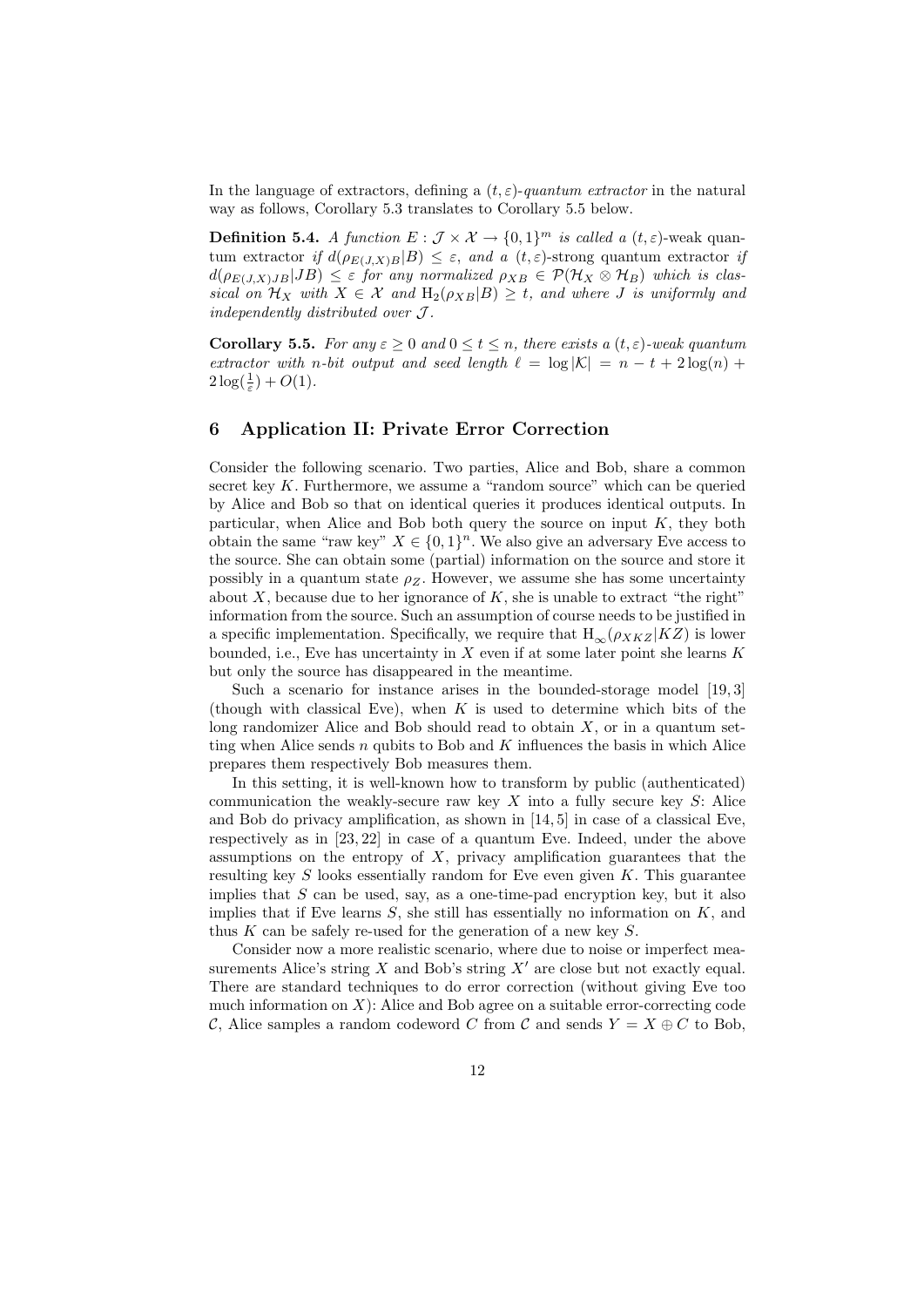who can recover X by decoding  $C' = Y \oplus X'$  to the nearest codeword C and compute  $X = Y \oplus C$ . Or equivalently, in case of a linear code, Alice can send the syndrome of  $X$  to Bob, which allows Bob to recover  $X$  in a similar manner. If Eve's entropy in  $X$  is significantly larger than the size of the syndrome, then one can argue that privacy amplification still works and the resulting key S is still (close to) random given Eve's information (including the syndrome) and  $K$ . Thus,  $S$  is still a secure key. However, since  $X$  depends on  $K$ , and the syndrome of X depends on X, the syndrome of X may give information on K to Eve, which makes it insecure to re-use  $K$ . A common approach to deal with this problem is to use part of S as the key K in the next session. Such an approach not only creates a lot of inconvenience for Alice and Bob in that they now have to be stateful and synchronized, but in many cases Eve can prevent Alice and Bob from agreeing on a secure key  $S$  (for instance by blocking the last message) while nevertheless learning information on  $K$ , and thus Eve can still cause Alice and Bob to run out of key material.

In [11], Dodis and Smith addressed this problem and proposed an elegant solution in case of a classical Eve. They constructed a family of codes which not only allow to efficiently correct errors, but at the same time also serve as randomness extractors. More precisely, they show that for every  $0 < \lambda < 1$ , there exists a family  $\{\mathcal{C}_j\}_{j\in\mathcal{J}}$  of binary linear codes of length n, which allows to efficiently correct a constant fraction of errors, and which is  $\delta$ -biased for  $\delta < 2^{-\lambda n/2}$ . The latter is to be understood that the family  $\{C_j\}_{j\in\mathcal{J}}$  of random variables, where  $C_j$  is uniformly distributed over  $C_j$ , is  $\delta$ -biased for  $\delta < 2^{-\lambda n/2}$ . Applying Lemma 4 of [11] (the classical version of Theorem 3.2) implies that  $C_i \oplus X$  is close to random for any X with large enough entropy, given j. Similarly, applying our Theorem 3.2 implies the following.

**Theorem 6.1.** For every  $0 < \lambda < 1$  there exists a family  $\{C_i\}_{i \in \mathcal{J}}$  of binary linear codes of length n which allows to efficiently correct a constant fraction of errors, and such that for any density matrix  $\rho_{XB} \in \mathcal{P}(\mathcal{H}_X \otimes \mathcal{H}_B)$  which is classical on  $\mathcal{H}_X$  with  $X \in \{0,1\}^n$  and  $H_2(\rho_{XB}|B) \geq t$ , it holds that

$$
d(\rho_{(C_J \oplus X)BJ}|BJ) \leq 2^{-\frac{t-(1-\lambda)n}{2}},
$$

where  $J$  is uniformly distributed over  $J$  and  $C_J$  is uniformly distributed over  $\mathcal{C}_J$ .

Using a random code from such a family of codes allows to do error correction in the noisy setting described above without leaking information on  $K$  to Eve: By the chain rule [22, Sect. 3.1.3], the assumed lower bound on  $H_{\infty}(\rho_{XKZ}|KZ)$ implies a lower bound on  $H_{\infty}(\rho_{XSKZG}|SKZG)$  (essentially the original bound minus the bit length of  $S$ ), where  $G$  is the randomly chosen universal hash function used to extract  $S$  from  $X$ . Combining systems  $S, K, Z$  and  $G$  into system B, Theorem 6.1 implies that  $\rho_{(C_J \oplus X)SKZGJ} \approx \frac{1}{2^n} \mathbb{1} \otimes \rho_{SKZGJ}$ . From standard privacy amplification follows that  $\rho_{SKZGJ} \approx \frac{1}{2^{\ell}} \mathbb{I} \otimes \rho_{KZGJ}$ . Using the independence of K, G, J (from Z and from each other), we obtain  $\rho_{(C_J\oplus X)SKZGJ} \approx$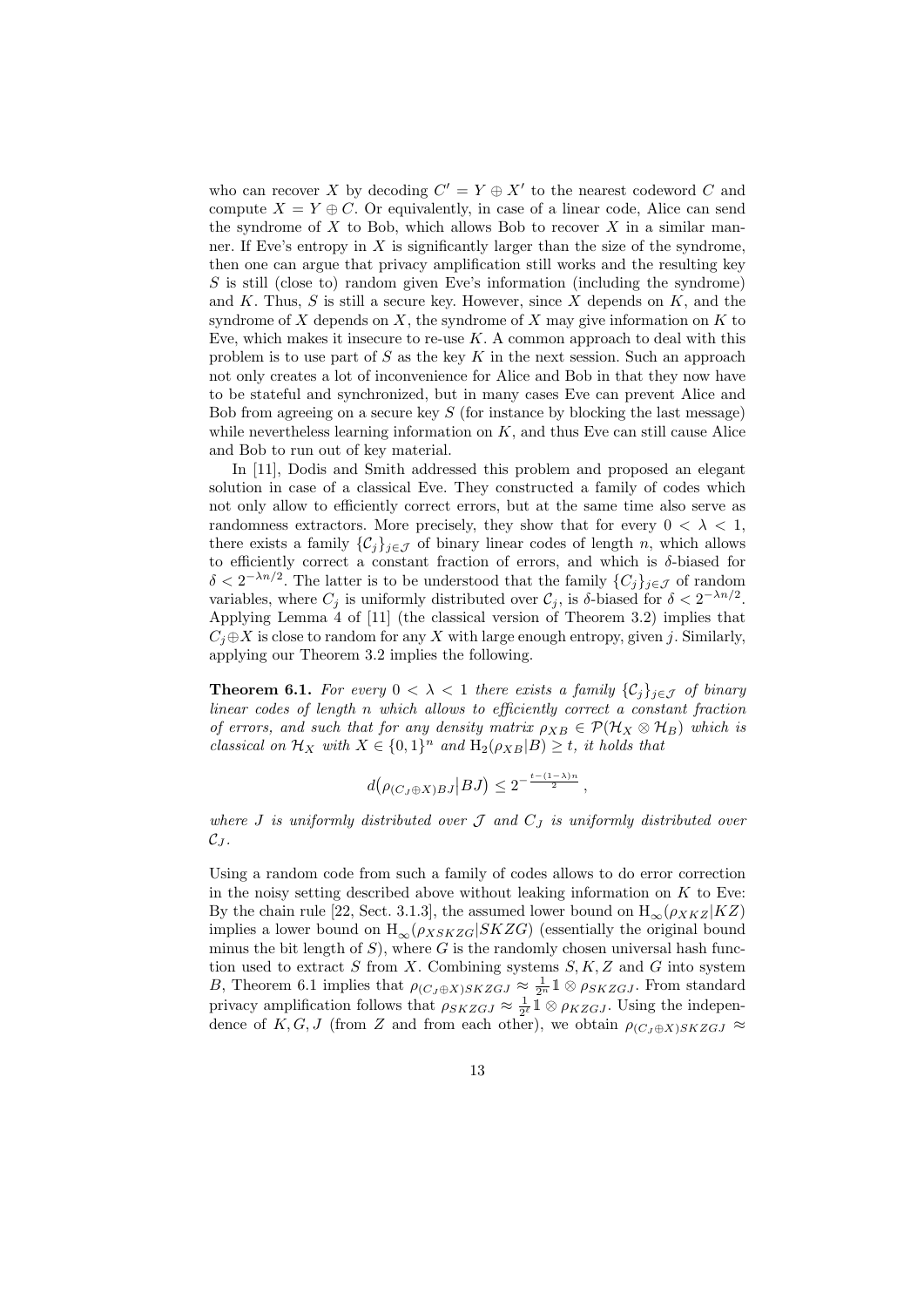$\frac{1}{2^n} \mathbb{1} \otimes \frac{1}{2^{\ell}} \mathbb{1} \otimes \rho_K \otimes \rho_Z \otimes \rho_G \otimes \rho_J$ . This in particular implies that S is a secure key (even when  $K$  is given to Eve) and that  $K$  is still "fresh" and can be safely re-used (even when  $S$  is additionally given to Eve).

Specifically, our private-error-correction techniques allow to add robustness against noise to the bounded-storage model in the presence of a quantum attacker as considered in [17], without the need for updating the common secret key. The results of [17] guarantee that the min-entropy of the sampled substring is lower bounded given the attacker's quantum information and hence, security follows as outlined above. Furthermore, in [7] the above private-error-correction technique is an essential ingredient to add robustness against noise but also to protect against man-in-the-middle attacks in new quantum-identification and quantumkey-distribution schemes in the bounded-quantum-storage model.

In the language of extractors, we get the following result for arbitrary, not necessarily efficiently decodable, binary linear codes.

**Corollary 6.2.** Let  $\{\mathcal{C}_j\}_{j\in\mathcal{J}}$  be a  $\delta$ -biased family of binary linear  $[n, k, d]_2$ -codes. For any  $j \in \mathcal{J}$ , let  $G_j$  be a generator matrix for the code  $\mathcal{C}_j$  and let  $H_j$  be a corresponding parity-check matrix. Then  $E: \mathcal{J} \times \{0,1\}^n \to \{0,1\}^{n-k}, (j,x) \mapsto$  $H_jx$  is a  $(t, \varepsilon)$ -strong quantum extractor with  $\varepsilon = \delta \cdot 2^{\frac{1}{2}(n-t)}$ .

This result gives rise to new privacy-amplification techniques, beyond using universal<sub>2</sub> hashing as in  $[23]$  or one-bit extractors as in  $[18]$ . Note that using arguments from [11], it is easy to see that the condition that  $\{\mathcal{C}_i\}_{i\in\mathcal{J}}$  is  $\delta$ -biased and thus the syndrome function  $H_j$  is a good strong extractor, is equivalent to requiring that  $\{G_j\}_{j\in\mathcal{J}}$  seen as family of (encoding) functions is  $\delta^2$ -almost universal $_2$  [30, 28].

For a family of binary linear codes  $\{\mathcal{C}_j\}_{j\in\mathcal{J}}$ , another equivalent condition for δ-bias of  $\{\mathcal{C}_j\}_{j\in\mathcal{J}}$  is to require that for all non-zero  $\alpha$ ,  $Pr_{j\in\mathcal{J}}[\alpha \in \mathcal{C}_j^{\perp}] \leq \delta^2$ , i.e. that the probability that  $\alpha$  is in the dual code of  $\mathcal{C}_j$  is upper bounded by  $\delta^2$ [11]. It follows that the family size  $|\mathcal{J}|$  has to be exponential in n to achieve an exponentially small bias  $\delta$  and therefore, the seed length  $\log |\mathcal{J}|$  of the strong extractor will be linear in  $n$  as for the case of two-universal hashing.

# 7 Conclusion

We proposed a new technique for randomness extraction in the presence of a quantum attacker. This is interesting in its own right, as up to date only very few extractors are known to be secure against quantum adversaries, much in contrast to the classical non-quantum case. The new randomness-extraction technique has various cryptographic applications like entropically secure encryption, in the classical bounded-storage model and the bounded-quantum-storage model, and in quantum key distribution. Furthermore, because of the wide range of applications of classical extractors not only in cryptography but also in other areas of theoretical computer science, we feel that our new randomness-extraction technique will prove to be useful in other contexts as well.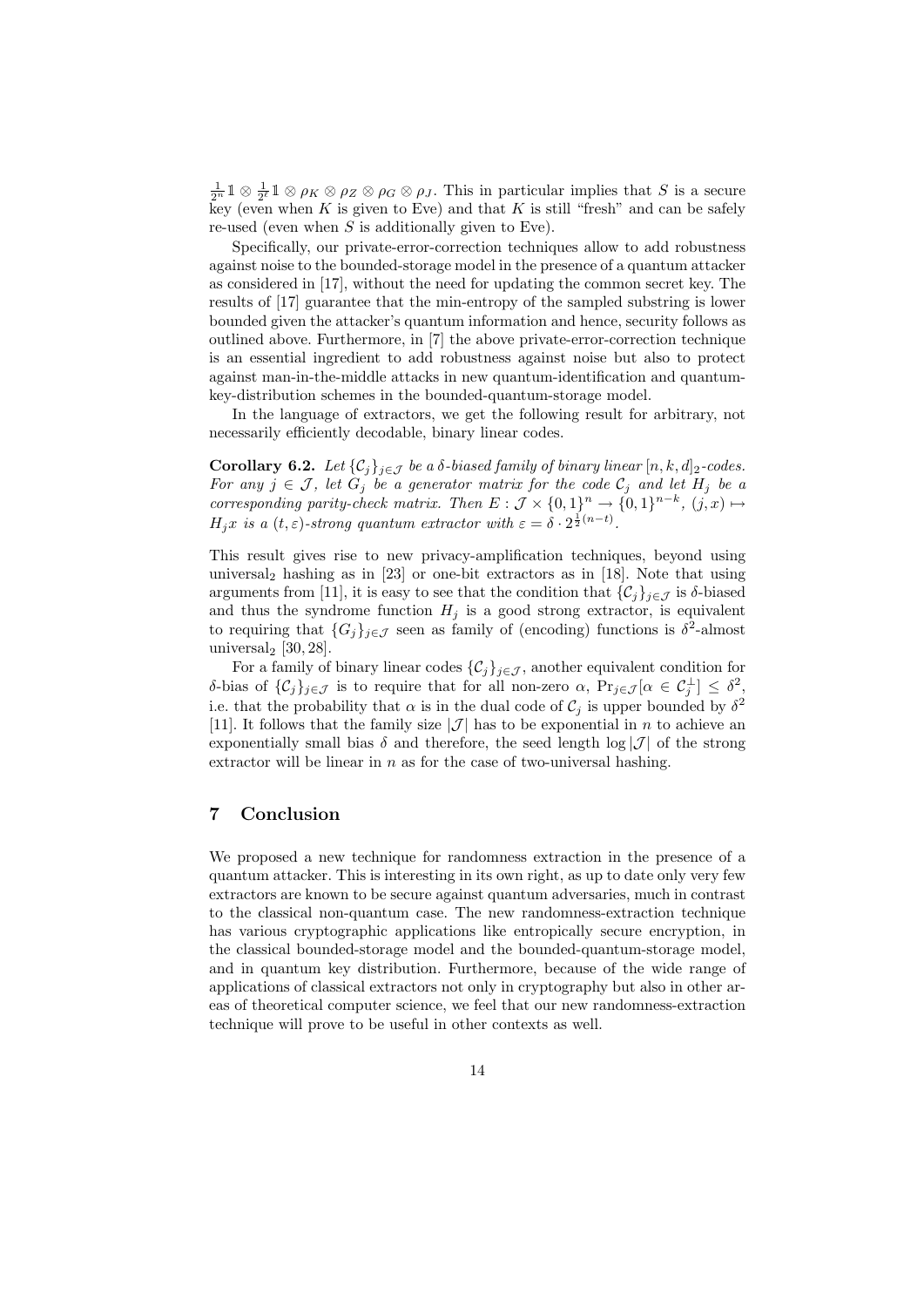# Acknowledgments

We would like to thank Ivan Damgård, Renato Renner, and Louis Salvail for helpful discussions and the anonymous referees for useful comments.

# References

- 1. N. Alon, O. Goldreich, J. Håstad, and R. Peralta. Simple constructions of almost k-wise independent random variables. In 31st Annual IEEE Symposium on Foundations of Computer Science (FOCS), volume II, pages 544–553, 1990.
- 2. A. Ambainis and A. Smith. Small pseudo-random families of matrices: Derandomizing approximate quantum encryption. In K. Jansen, S. Khanna, J. D. P. Rolim, and D. Ron, editors, Approximation Algorithms for Combinatorial Optimization Problems, APPROX 2004, and 8th International Workshop on Randomization and Computation, RANDOM 2004, volume 3122 of Lecture Notes in Computer Science, pages 249–260. Springer, 2004.
- 3. Y. Aumann, Y. Z. Ding, and M. O. Rabin. Everlasting security in the bounded storage model. IEEE Transactions on Information Theory, 48(6):1668–1680, June 2002.
- 4. A. Ben-Aroya, O. Regev, and R. de Wolf. A hypercontractive inequality for matrix-valued functions with applications to quantum computing. http://arxiv.org/abs/0705.3806, 2007.
- 5. C. H. Bennett, G. Brassard, C. Crépeau, and U. M. Maurer. Generalized privacy amplification. IEEE Transactions on Information Theory, 41:1915–1923, Nov. 1995.
- 6. I. B. Damgård, S. Fehr, L. Salvail, and C. Schaffner. Oblivious transfer and linear functions. In Advances in Cryptology—CRYPTO '06, volume 4117 of Lecture Notes in Computer Science, pages 427–444. Springer, 2006.
- 7. I. B. Damgård, S. Fehr, L. Salvail, and C. Schaffner. Secure identification and QKD in the bounded-quantum-storage model. In Advances in Cryptology-CRYPTO '07, volume 4622 of Lecture Notes in Computer Science, pages 342–359. Springer, 2007.
- 8. S. P. Desrosiers. Entropic security in quantum cryptography. http://arxiv.org/abs/quant-ph/0703046, 2007.
- 9. S. P. Desrosiers and F. Dupuis. Quantum entropic security and approximate quantum encryption. http://arxiv.org/abs/0707.0691, July 5, 2007.
- 10. P. A. Dickinson and A. Nayak. Approximate randomization of quantum states with fewer bits of key. In Quantum Computing: Back Action 2006, volume 864 of American Institute of Physics Conference Series, pages 18–36, November 2006. quant-ph/0611033.
- 11. Y. Dodis and A. Smith. Correcting errors without leaking partial information. In 37th Annual ACM Symposium on Theory of Computing (STOC), pages 654–663, 2005.
- 12. Y. Dodis and A. Smith. Entropic security and the encryption of high entropy messages. In Theory of Cryptography Conference (TCC), volume 3378 of Lecture Notes in Computer Science, pages 556–577. Springer, 2005.
- 13. D. Gavinsky, I. Kerenidis, J. Kempe, R. Raz, and R. de Wolf. Exponential separations for one-way quantum communication complexity, with applications to cryptography. In 39th Annual ACM Symposium on Theory of Computing (STOC), pages 516–525, 2007. http://arxiv.org/abs/quant-ph/0611209.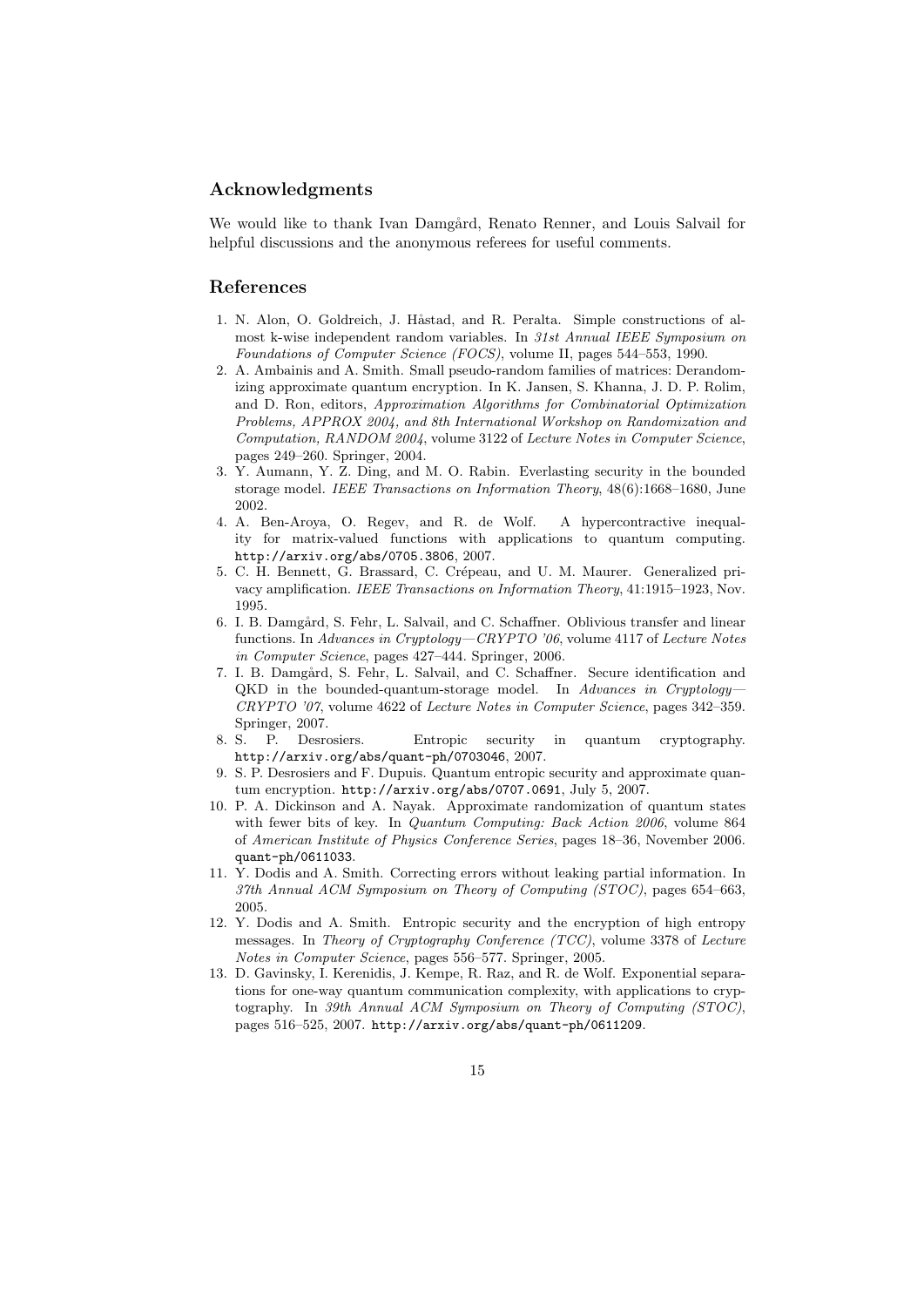- 14. J. Håstad, R. Impagliazzo, L. A. Levin, and M. Luby. A pseudorandom generator from any one-way function. SIAM Journal on Computing, 28(4), 1999.
- 15. R. Impagliazzo, L. A. Levin, and M. Luby. Pseudo-random generation from oneway functions. In 21st Annual ACM Symposium on Theory of Computing (STOC), pages 12–24, 1989.
- 16. I. Kerenidis and D. Nagaj. On the optimality of quantum encryption schemes. Journal of Mathematical Physics, 47:092102, 2006. http://arxiv.org/abs/quant-ph/0509169.
- 17. R. König and R. Renner. Sampling of min-entropy relative to quantum knowledge. In Workshop on Quantum Information Processing (QIP 2008), 2007.
- 18. R. König and B. M. Terhal. The bounded storage model in the presence of a quantum adversary. http://arxiv.org/abs/quant-ph/0608101, 2006.
- 19. U. M. Maurer. A provably-secure strongly-randomized cipher. In Advances in Cryptology—EUROCRYPT '90, volume 473 of Lecture Notes in Computer Science, pages 361–373. Springer, 1990.
- 20. J. Naor and M. Naor. Small-bias probability spaces: efficient constructions and applications. In 22nd Annual ACM Symposium on Theory of Computing (STOC), pages 213–223, 1990.
- 21. N. Nisan and D. Zuckerman. More deterministic simulation in logspace. In 25th Annual ACM Symposium on the Theory of Computing (STOC), pages 235–244, 1993.
- 22. R. Renner. Security of Quantum Key Distribution. PhD thesis, ETH Zürich (Switzerland), September 2005. http://arxiv.org/abs/quant-ph/0512258.
- 23. R. Renner and R. König. Universally composable privacy amplification against quantum adversaries. In Theory of Cryptography Conference (TCC), volume 3378 of Lecture Notes in Computer Science, pages 407–425. Springer, 2005.
- 24. R. Renner and S. Wolf. Simple and tight bounds for information reconciliation and privacy amplification. In Advances in Cryptology—ASIACRYPT 2005, Lecture Notes in Computer Science, pages 199–216. Springer, 2005.
- 25. A. Russell and H. Wang. How to fool an unbounded adversary with a short key. In Advances in Cryptology—EUROCRYPT '02, volume 2332 of Lecture Notes in Computer Science, pages 133–148. Springer, 2002.
- 26. R. Shaltiel. Recent developments in explicit constructions of extractors. Bulletin of the EATCS, 77:67–95, 2002.
- 27. A. Smith, 2007. Private communication.
- 28. D. R. Stinson. Universal hashing and authentication codes. In Advances in Cryptology—CRYPTO '91, volume 576 of Lecture Notes in Computer Science, pages 74–85. Springer, 1991.
- 29. A. Ta-Shma. On extracting randomness from weak random sources. In 28th Annual ACM Symposium on the Theory of Computing (STOC), pages 276–285, 1996.
- 30. M. N. Wegman and L. Carter. New hash functions and their use in authentication and set equality. J. Comput. Syst. Sci., 22(3):265–279, 1981.

# A Proof of Lemma 4.1

Concerning the first claim,

$$
\mathfrak{F}(M*N)(\alpha) = \frac{1}{2^{n/2}} \sum_{x} (-1)^{\alpha \cdot x} \sum_{y} M(y) N(x \oplus y)
$$